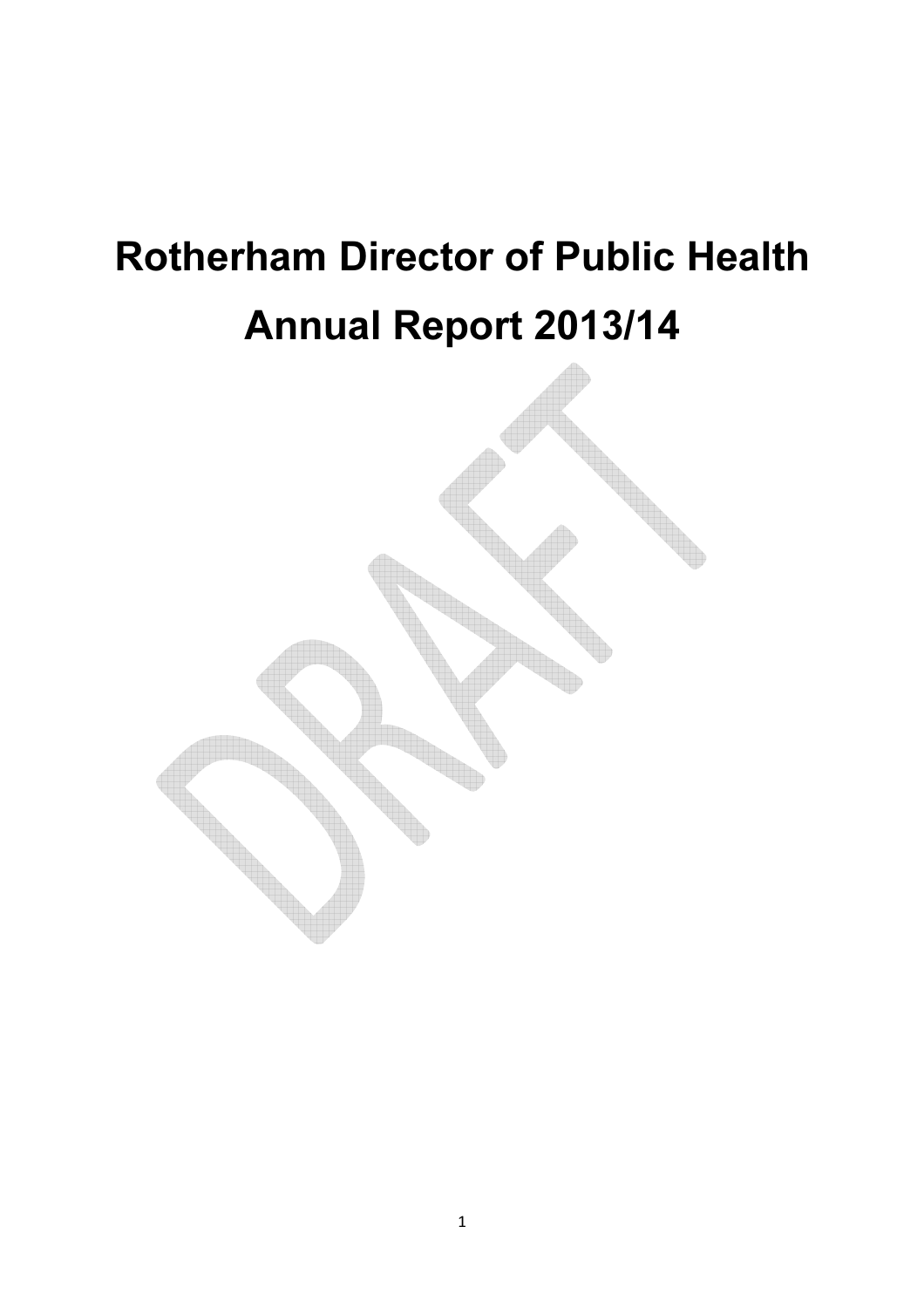| 1.                               |  |
|----------------------------------|--|
| 2.                               |  |
|                                  |  |
|                                  |  |
| 3.                               |  |
|                                  |  |
|                                  |  |
|                                  |  |
| 4.                               |  |
| 5.                               |  |
|                                  |  |
|                                  |  |
| 6.                               |  |
|                                  |  |
|                                  |  |
| $7_{\scriptscriptstyle{\ddots}}$ |  |
|                                  |  |
|                                  |  |
| 7.3                              |  |
|                                  |  |
|                                  |  |
| 8.                               |  |
|                                  |  |
|                                  |  |
| 9.                               |  |
|                                  |  |
|                                  |  |
| 10.                              |  |
|                                  |  |
|                                  |  |
|                                  |  |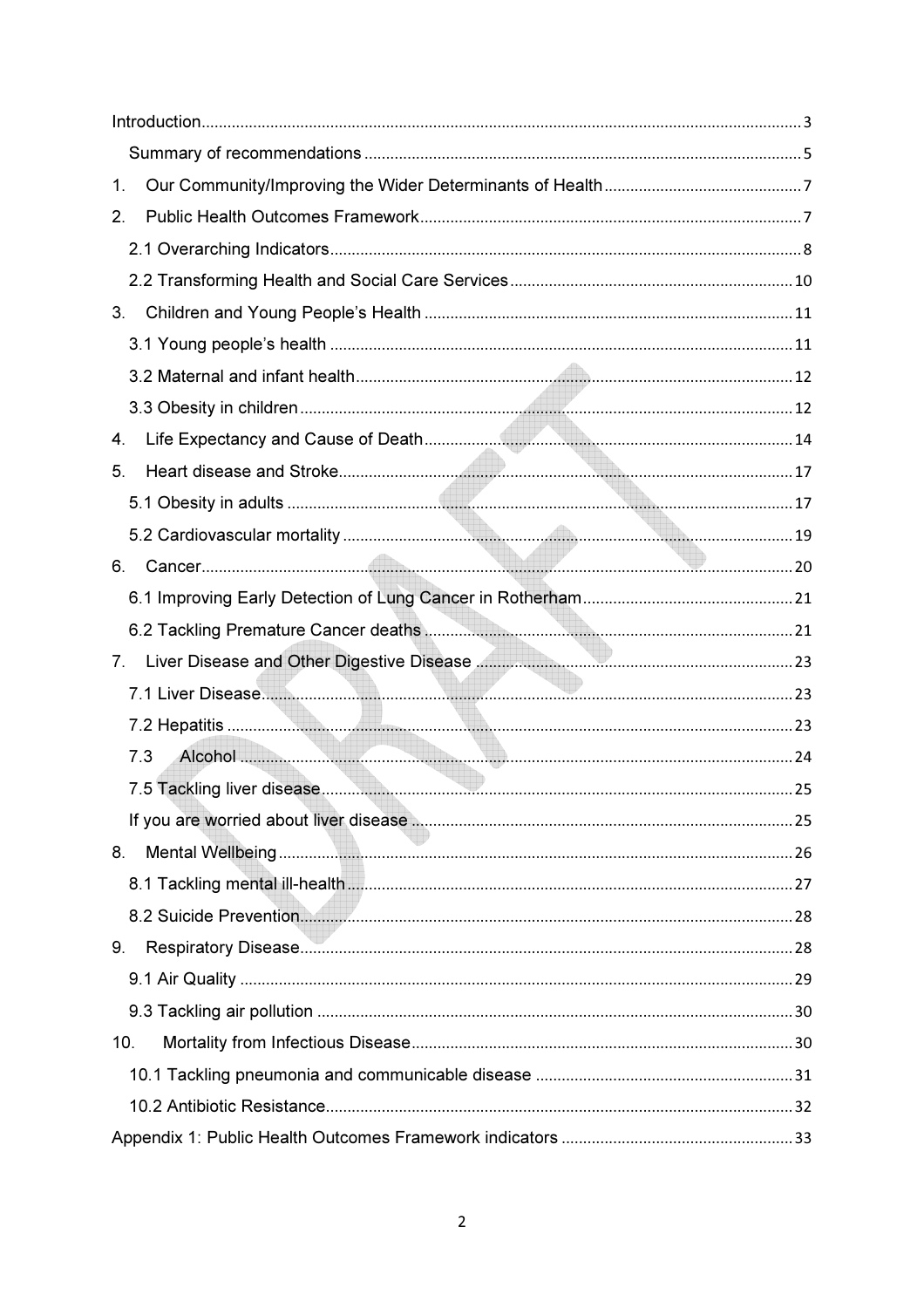# Rotherham Director of Public Health Annual Report

## Introduction

Rotherham Council has new Public Health responsibilities to improve health and reduce health inequalities, responsibilities shared with the NHS and Rotherham Clinical Commissioning Group. This report sets out to develop a common understanding of the reasons for theses inequalities and the interventions needed to address them.

The analysis of preventable mortality and illness across Rotherham is therefore aimed at policy makers in the Council, Cabinet, Health and Wellbeing Board and Clinical Commissioning Group.

We need to develop the public sector into a wider public health workforce for the promotion of healthy behaviours. Making Every Contact Count (MECC) is an evidence based framework that looks at disease prevention and lifestyle behaviour change. A significant difference can be made through directing people to local services, brief interventions for behaviour change and through intensive actions throughout the public sector.

Rotherham's Health and Wellbeing Strategy prioritises the lifestyle factors that contribute to health inequalities. Inevitably altering long term trends in behaviour requires the long view. This report focuses on some of the actions we can take now to address the main causes of death in Rotherham.

In compiling this report I have used two national reports from Public Health England: the Rotherham Health Profile 2013 and the Public Health Outcomes Framework. I have combined this national work with information from the Joint Strategic Needs Assessment and from local disease and death surveillance.

The focus of the report is the actions we need to take to reduce health inequalities, particularly the causes of premature death and the growing problem of disability brought on by long term diseases or conditions. In Rotherham we need to focus particularly upon

- Cardiovascular disease
- Cancer
- Liver disease
- Respiratory disease
- Mental health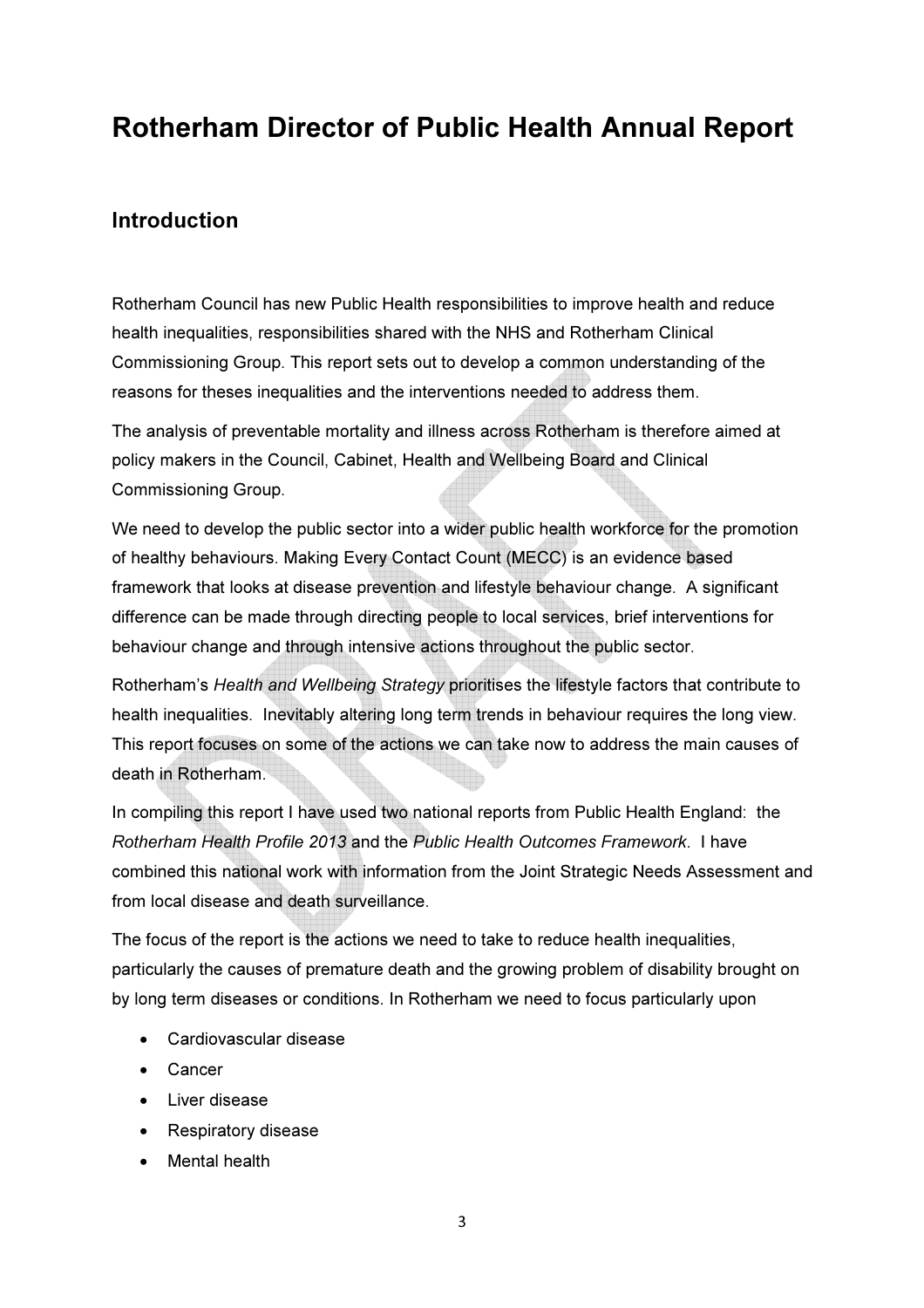The delivery of a significant reduction in mortality and disability requires all partners to integrate risk reduction into practise.

In Rotherham, like the rest of England, we have an obesity crisis with one in three children in Year 6 being overweight or obese. This early onset of obesity means that people are carrying excess weight earlier in their lives and, consequently, are suffering the complications of obesity at an increasingly younger age.

Obesity is a significant contributor to the high levels of disability seen in Rotherham. At the moment much of the effort in the NHS is directed towards managing the consequences of obesity such as high blood pressure, diabetes and arthritis. For the damage caused by alcohol and smoking, we similarly focus too much on the consequences and not the preventative strategies.

This report highlights the growing evidence about the effects of air pollution on health particularly particulate air pollution and increased risk of heart disease and supports efforts to reduce exposure in the air quality corridor along the M1.

As a new responsibility of local government in Rotherham, this report highlights these key Public Health challenges for the Borough.

John Radford, Director of Public Health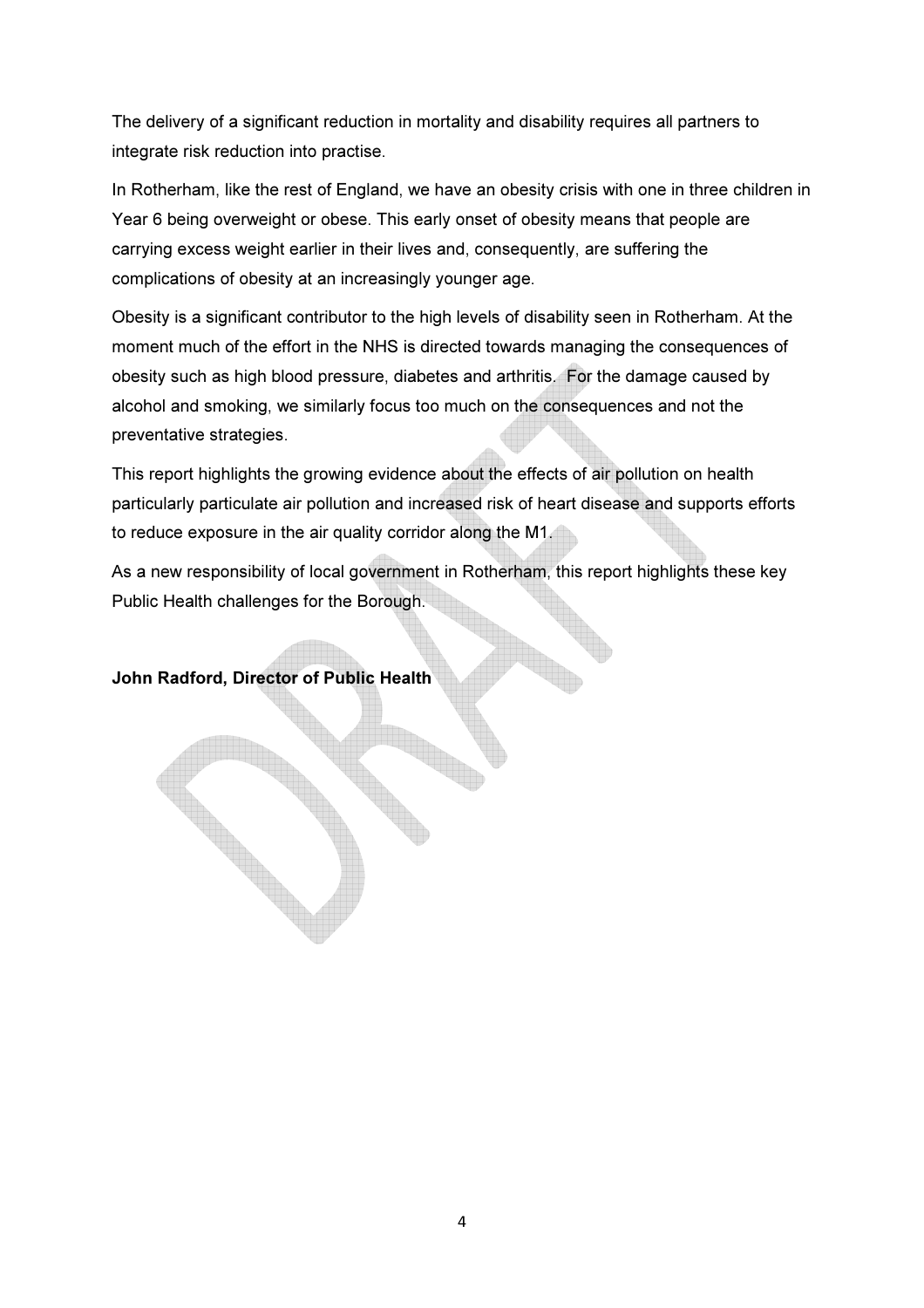## Summary of recommendations

- The Health and Wellbeing Board needs to ensure a common framework for preventative management of multiple conditions including mental ill health and musculoskeletal disease and to ensure we integrate risk factor management and rehabilitation in all disease management and care delivery.
- Rotherham Children's Board and the Council work with schools and the voluntary and community sector to reduce the impact of poverty on the borough's children.
- Rotherham's secondary schools should be encouraged to adopt stay-on-site policies at lunchtimes.
- The Health and Wellbeing Board needs to consider the relationship between its long term goals in the Health and Wellbeing strategy and the need to take action now to reduce the three main causes of inequality: cancer, especially lung cancer, cardiovascular and respiratory deaths.
- We must offer everyone aged 40-74 a health check every five years screening 20% of the eligible population annually with a 90% uptake.
- Physical activity should be commissioned as a direct intervention to prevent morbidity in long term conditions.
- Stopping smoking should be the key priority for the Borough in tackling excess cancer deaths
- The CCG should actively promote awareness of early signs and symptoms of cancer and how and where to seek help as this could quickly save lives
- Faster referral pathways and lowered thresholds for referral by GPs, particularly for lung cancer, are required to ensure a higher proportion of lung cancers are detected through the 2 week wait system.
- Rotherham CCG should continue to prioritise reducing the use of prescribed nonsteroidal anti-inflammatory drugs.
- Reducing the volume of alcohol consumed in the Borough needs to be the agreed theme for the introduction of making every contact count (MECC), whilst maintaining quick and easy access to services that can respond to those identified as risky drinkers.
- Services and GPs should be active in making the hepatitis vaccine available to risk groups and better clinical screening for early detection and treatment.
- Hepatitis prevention needs to be a priority for environmental health and for the sexual health and the drugs service.
- Rotherham MBC should develop a Rotherham Mental Health Strategy outlining local action to promote wellbeing, build resilience and prevent and intervene early in mental health problems.
- Mental health promotion messages should be an agreed theme within Making Every Contact Count (MECC).
- Rotherham Council should note the significant effect of air quality on mortality and that improvement in air quality, particularly reducing levels of PM 2.5 to PM 10 should be a priority for the Borough.
- Rotherham Clinical Commissioning Group and NHS England should consider flu vaccination a priority for Rotherham. Achieving 90% uptake of flu vaccination in the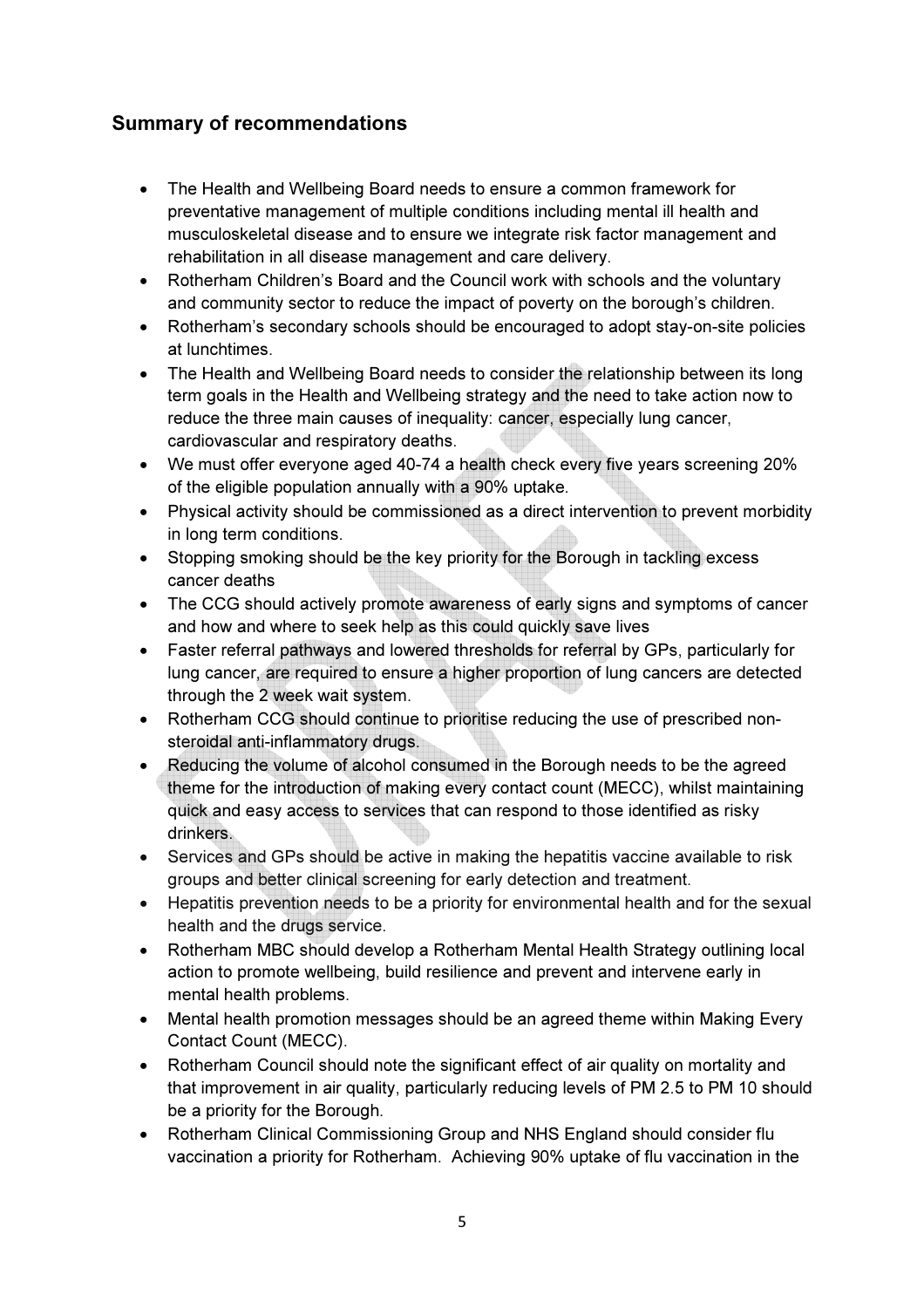extension of immunisation to all children under 18 this September should be a priority for the Health and Wellbeing Board.

• Rotherham Clinical Commissioning Group should implement the local actions outlined in the Chief Medical Officers 2013 Annual Report on Antimicrobial Resistance.

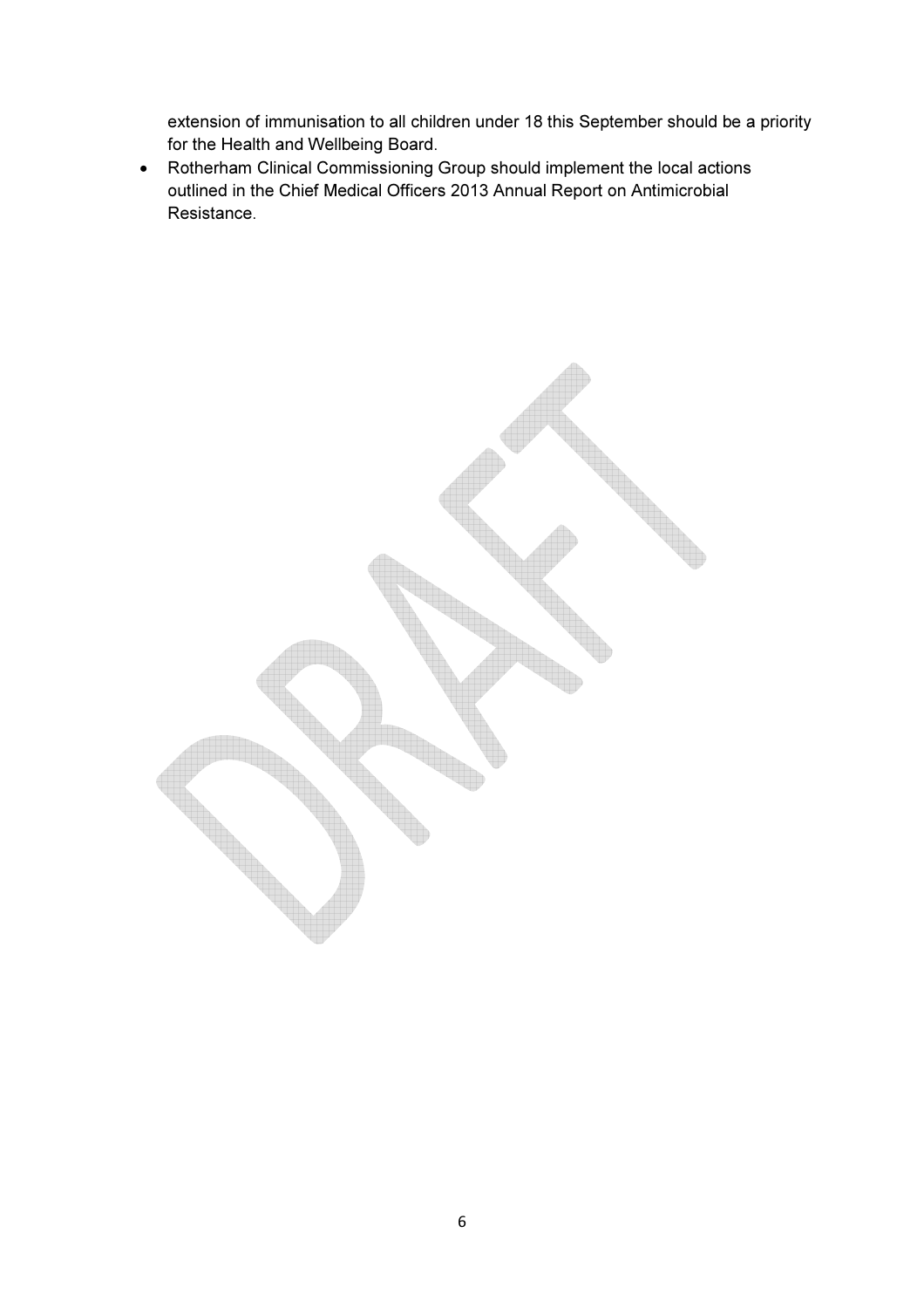## 1. Our Community/Improving the Wider Determinants of Health

The population of Rotherham continues to grow and is projected to reach 269,000 by 2021. The age profile will be increasingly dominated by the elderly. The number of people over 65 is expected to grow by 13% over the next eight years; however, nearly all of that growth will be in people aged over 70. The rate of growth in the population aged over 85 is projected to be twice as fast as in the over 65s. In the decade to 2030, the number of people aged 50 plus is anticipated to increase by a further 50%.

A striking feature of the changing demography of Rotherham is the increasing number of people living alone. Potential consequences of this include lack of capacity to cope at home with illness, loneliness and mental ill-health. Mental ill-health is the biggest cause of illness and incapacity in the Borough.

The number of people in Rotherham depending on out of work benefits (job seekers' allowance, employment support allowance and other income related benefits) is well above the national rate. Although the rate of young adults not in education, employment or training is improving, it is still above average. These issues are strongly linked to levels of disability particularly mental ill health.

Levels of recorded crime have been falling for some years and have levelled out more recently. While violent crime is rare, there has been a recent growth in acquisitive crimes such burglary, vehicle crime and shoplifting. The wider economic situation gives rise to a concern that this trend will continue.

People in Rotherham are less likely to be active, more likely to smoke and be overweight or obese than the England average. There is a socio-economic gradient in that people living in more deprived areas of the borough are more likely to have unhealthy behaviours; deprived areas are also more likely to have people with multiple unhealthy factors leading to increased long term illness.

## 2. Public Health Outcomes Framework

l

The Public Health Outcomes Framework<sup>1</sup> (see Appendix 1) sets out a structure for public health in a way that can be measured locally. The outcomes and the indicators used are

 $^{1}$  Department of Health (2013) *Improving outcomes and supporting transparency: A public health outcomes* framework for England 2013-2016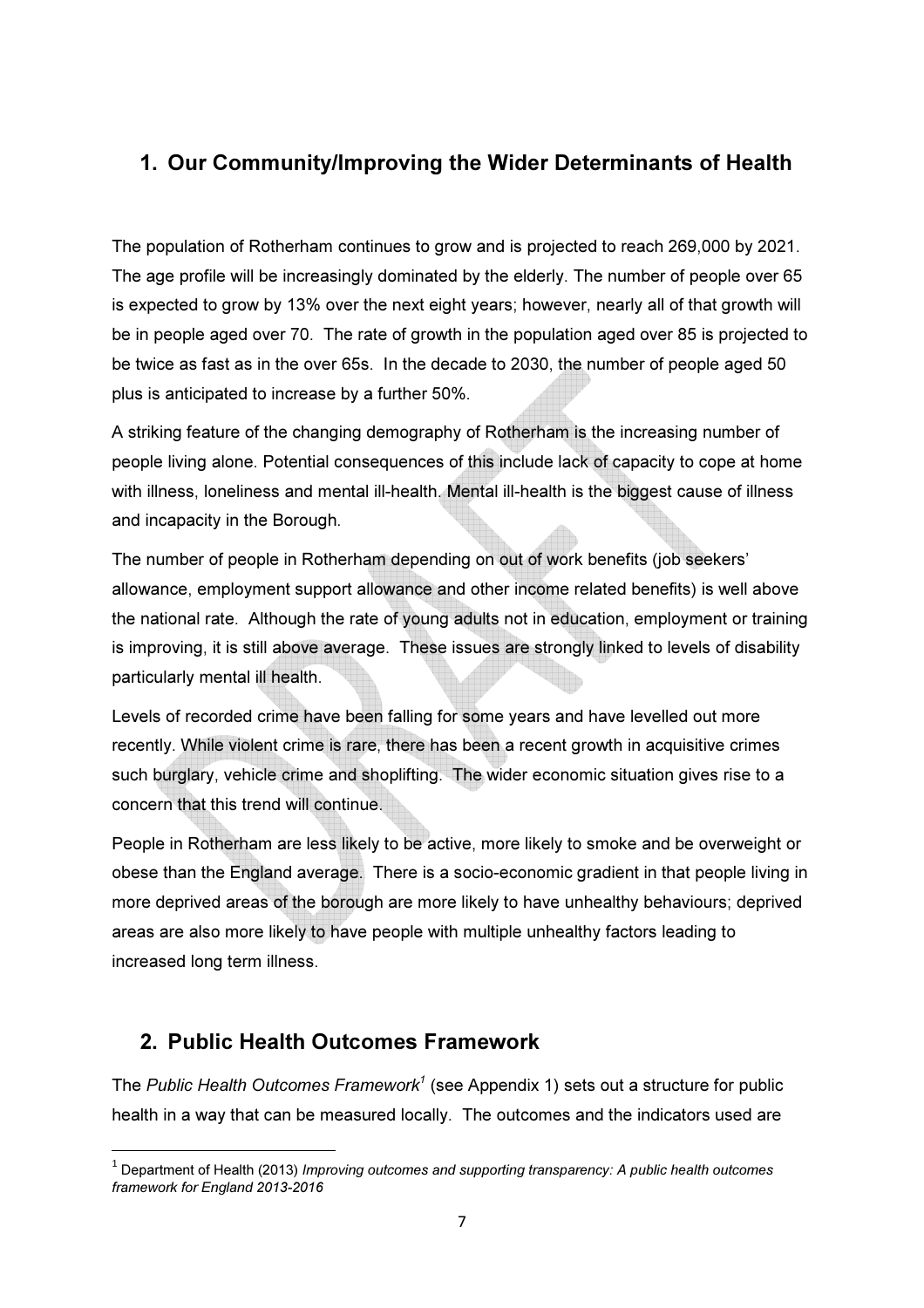important in helping us understand how well public health is being improved and protected in Rotherham<sup>2</sup>. The framework concentrates on two high-level outcomes to be achieved across the public health system, and groups further indicators into four 'domains' that cover the full spectrum of public health. The outcomes reflect a focus not only on how long people live, but on how healthy they are at all stages of life.

## 2.1 Overarching Indicators

The Public Health Outcomes Framework overarching outcomes set the vision for the whole health system of what Government wants to achieve for the public's health.

The two high level outcomes are:

l

- increased healthy life expectancy at birth, ie taking account of the quality of health as well as the length of life
- reduced differences in life expectancy and healthy life expectancy between communities (through greater improvements in more disadvantaged communities)

This framework is not therefore just about extending life: it also covers the factors that contribute to healthy life expectancy, including what happens at the start of life and how well we live across the course of our lives. The main two outcomes together underpin the overall vision to improve and protect health while improving the health of the poorest fastest.

The high level outcomes are supported by two measures that are important for Rotherham; they tell us how well we are doing in improving health.

Healthy Life Expectancy at Birth is the average number of years a person would expect to live in good health based on existing local mortality rates and prevalence of self-reported good health. In Rotherham healthy life expectancy is 58.2 years for men and 59.9 for women. This is at the lower end of healthy life expectancy in England, with the best area in the country having a healthy life expectancy of 70.3 years for men and 72.1 years for women.

Life Expectancy at Birth is the average number of years a person would expect to live based on existing local mortality rates. In Rotherham life expectancy at birth in men is 77.8

<sup>2</sup>Public Health England (2013) Rotherham Profile http://www.nepho.org.uk/pdfs/public-healthoutcomes-framework/E08000018.pdf

https://www.gov.uk/government/uploads/system/uploads/attachment\_data/file/263658/2901502\_PHOF\_Improvin g\_Outcomes\_PT1A\_v1\_1.pdf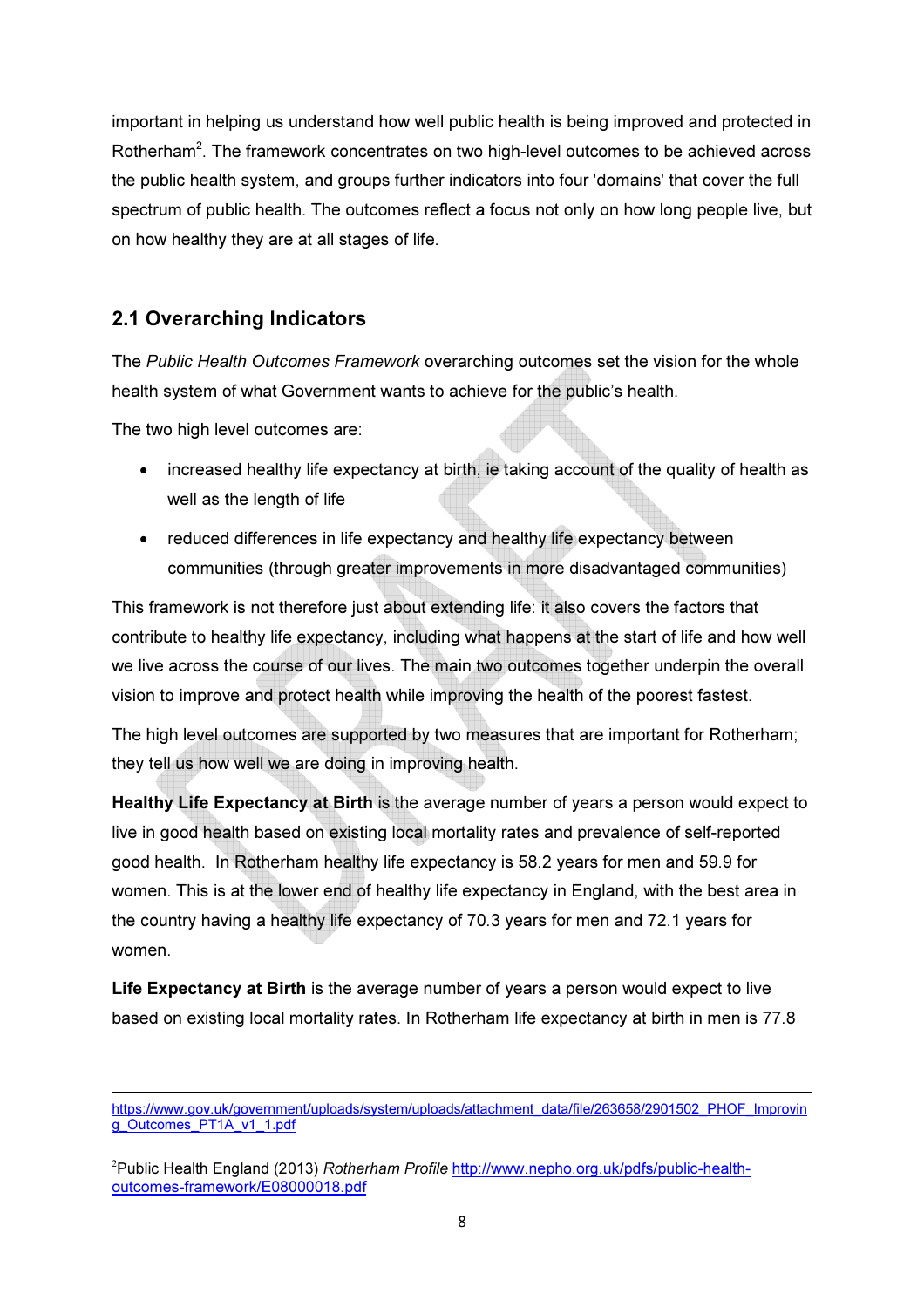years and 81.7 years for women. The lowest and highest rates in England are 73.8 to 81.9 for men and 79.3 to 86.1 years for women.

[infographic to be developed to show the difference in a visual way]

What do these Indicators tell us? Life expectancy in Rotherham is worse than in most of England but also, and equally importantly, that people in Rotherham develop poorer health on average 5 or 6 years before the majority of people in England.

- In Rotherham a man can expect to live about 75% of his life in good health compared to the England average of 80%.
- A woman in Rotherham can expect to live 73% of her life in good health compared to the England average of 77%.

#### Why is this important?

l

This disability burden has significant implications for public services locally, on the need for health and social care and for employment opportunities. This is because, on average, people in Rotherham will develop long term conditions around 8 years before the new state pension age of 67. This means more working age people living with long term conditions such as heart disease, diabetes, dementia, chronic mental health disability and surviving after cancer treatment.

At the moment there are more than 13,000 people in Rotherham with diabetes, and 5,400 on GP stroke registers; by 2025 there will be over 4,500 people in Rotherham living with dementia. In addition we know that much of the disability reported relates to musculoskeletal disease and mental ill health. The outcome indicators highlight that 31% of Rotherham people report a low level of happiness and 42% high anxiety.

Most of the risk factors for the development of long term health conditions – smoking, obesity and lack of exercise (inactivity) – are well known. The World Health Organisation has long identified physical inactivity as one of the leading causes of death; in 2002 it estimated inactivity is responsible for 30% of ischaemic heart disease, 21-25% of breast and colon cancer and 27% of diabetes $^3$ . 52.4% of Rotherham adults report themselves as active, nearly 4% less than the English average of 56%. 33.6% report themselves as inactive, significantly above the England figure.

 $3$  World Health Organisation (2010) Global recommendations on physical activity for health http://whqlibdoc.who.int/publications/2010/9789241599979\_eng.pdf?ua=1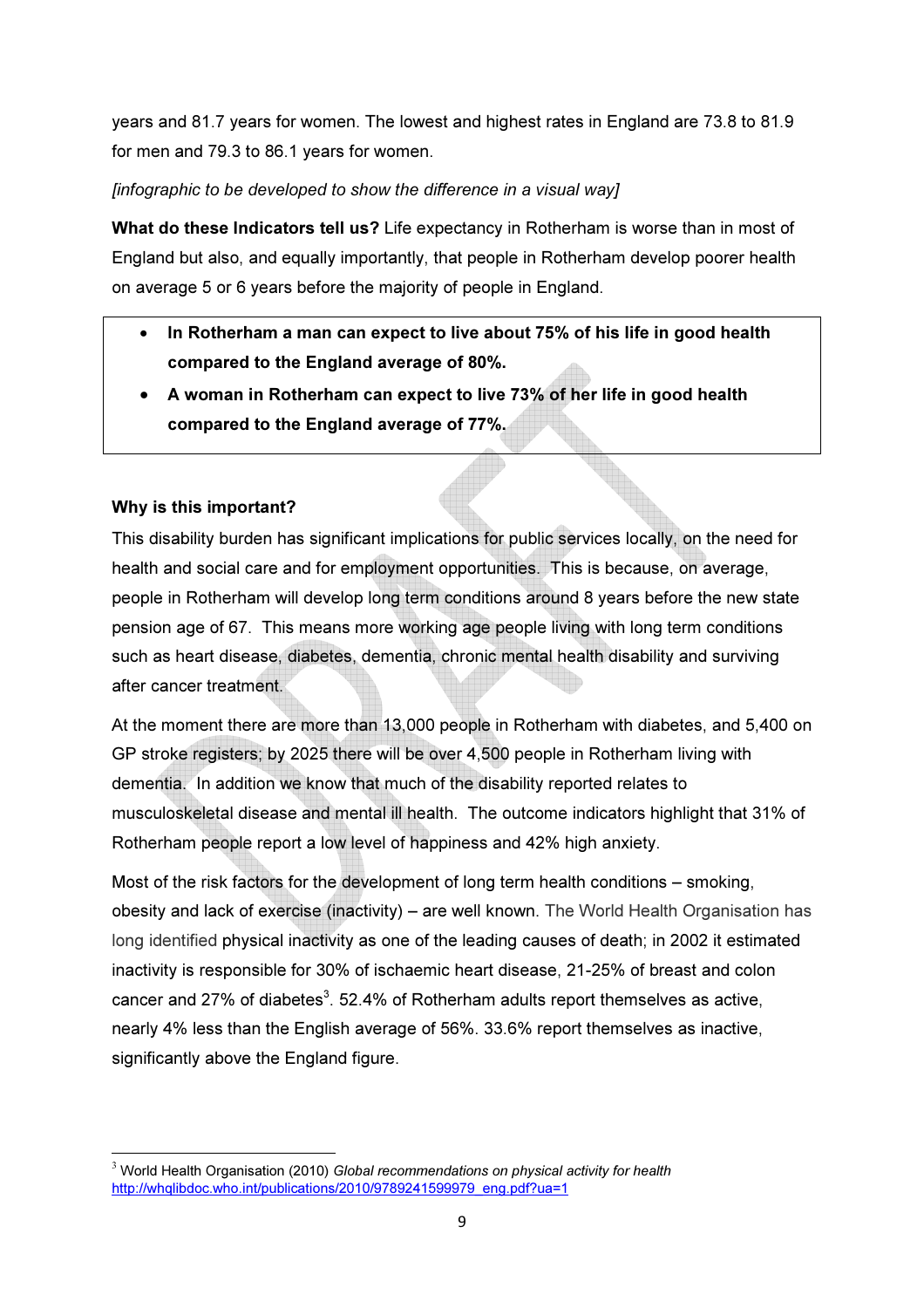#### Musculoskeletal Conditions

Musculoskeletal conditions pose an enormous burden on individuals and have significant economic consequences for us. Up to 1 in 5 adults complain of musculoskeletal pain and discomfort at any one time, particularly back and lower limb pain and discomfort. They are a major cause of high health service utilisation. Musculoskeletal disorders are also among the most common problems affecting the elderly. The resulting loss of mobility and physical independence can be particularly devastating in this population.

The prevalence of physical disability is higher in women than men. It rises with age: around 60% of women aged over 75 living in the community report some physical limitations. In individuals of working age, back pain and generalized widespread pain are a common cause of sick leave and long-term work absence, a big problem for the individuals affected and with huge economic consequences.

Around 15-20% of consultations in primary care are for these and other musculoskeletal symptoms. Many of these people are referred to physiotherapists, occupational therapists or to medical specialists such as rheumatologists, orthopaedic surgeons or rehabilitation. Total joint replacements (mainly of the hip or knee) are one of the most common elective operations for older people in Rotherham.

This mixture of an increasingly older population with multiple long term illnesses, physical limitations on mobility and mental ill health needs to be at the forefront of our plans for improving health across the Borough.

## 2.2 Transforming Health and Social Care Services

GPs are now central to the commissioning of health services and meeting the community needs of their patients. Rotherham Hospital has struggled in the last few years to maintain its services within the funding available and faces further challenges with 24 hour working and increasing specialisation. Specialist services, such as neurology, are increasingly being delivered to Rotherham people in Sheffield. Adult social care also faces unprecedented pressure on its budgets to maintain services at the current level.

The changes in demographic need and the increase in multiple conditions, including mental health conditions, mean that we need to consider what hospital services in Rotherham should look like to best support people to be:

- economically active
- independent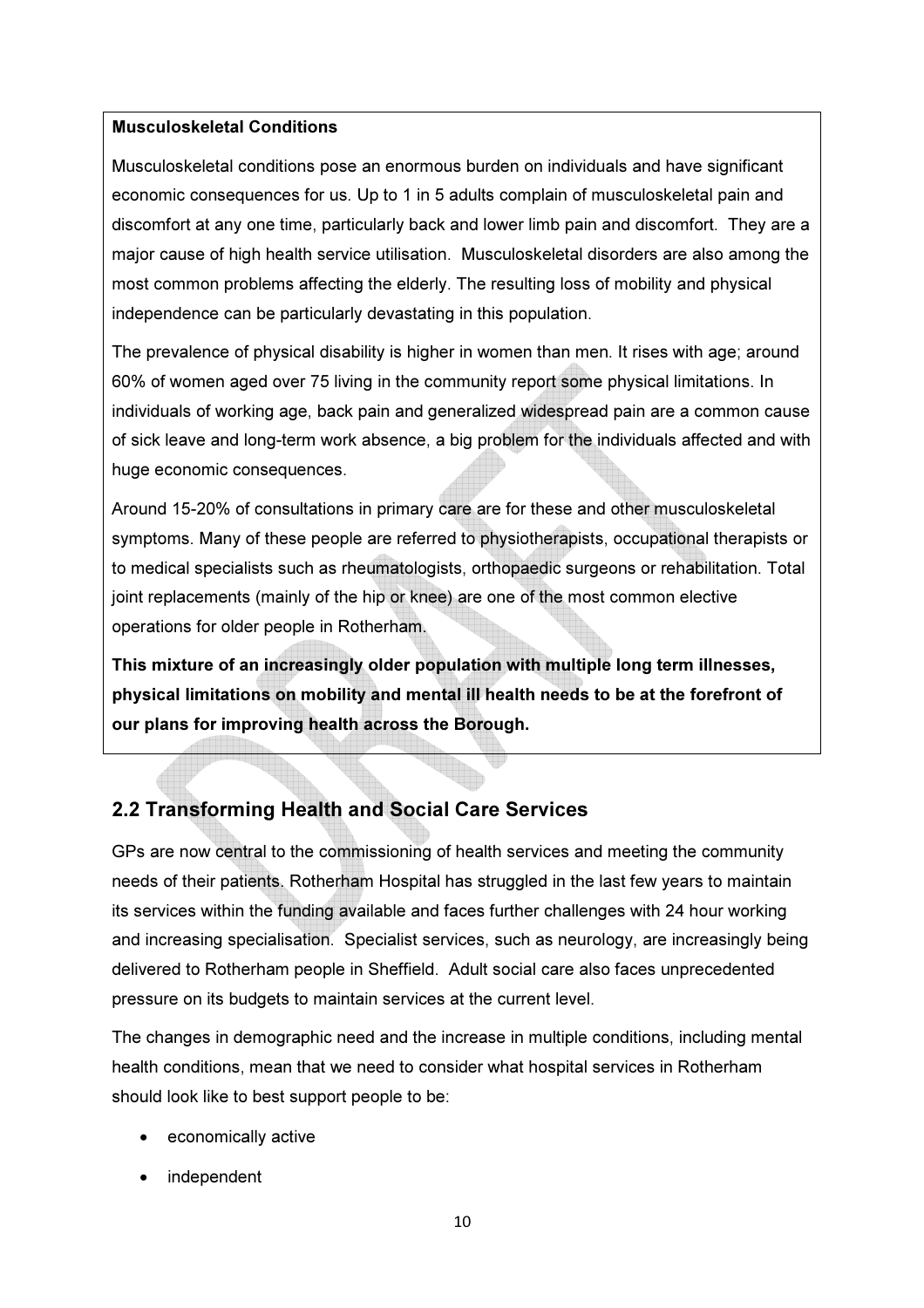• treated as a whole rather than as a series of clinical conditions

We need to consider how the hospital supports GPs and social care to deal with the health consequences of multiple health problems as well as tackling the underlying causes of ill health, and how can:

- be forward thinking and not simply responsive
- use social and physical support to maintain good health
- use high quality diagnostic support and clinical intervention to keep people at home

#### Recommendation

The Health and Wellbeing Board needs to ensure a common framework for preventative management of multiple conditions including mental ill health and musculoskeletal disease and to ensure we integrate risk factor management and rehabilitation in all disease management and care delivery.

## 3. Children and Young People's Health

#### 3.1 Young people's health

Child poverty is the biggest barrier to improving outcomes for children and young people. In Rotherham about 11,480 children (23.1%) live in low income families (children living in families in receipt of out of work benefits or tax credits where their reported income is <60% median income), this poses an immense challenge to give those children the best start in life.

The improvement in educational attainment in Rotherham as measured by GCSE results, from 54% in 2008 to 60% (1% above the England average), is stunning. It is a great achievement for Rotherham, its schools and the Council, but most of all for Rotherham children.

However, pupil absences from school are high at 5.11% for those aged under 16 (expressed as the percentage of half days missed by pupils due to authorised and unauthorised absences). To continue the improvement in educational attainment a reduction in pupil absence will need to be achieved.

The proportion of 16-18 year olds not in education, employment or training (NEET) is 7.4 %, higher than the England average of 5.8%. Disengagement at this time can have a significant and lasting impact on the young person's health and wellbeing.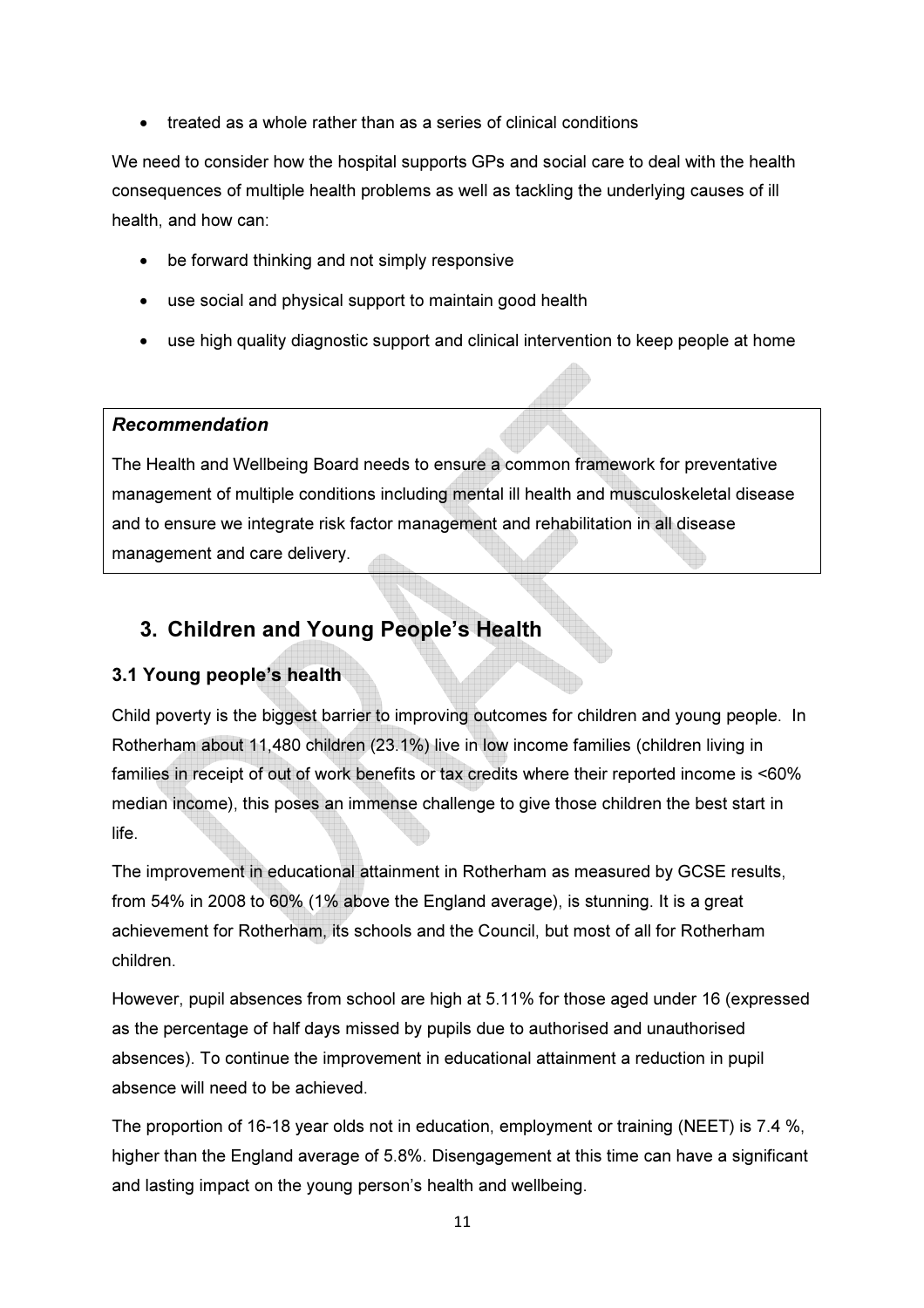Rates of sexually transmitted infections are high, measured using chlamydia diagnoses as a marker condition, and indicate high levels of unprotected sexual activity in 15-24 year olds. Under 18 conceptions are also high, although the most recent figures for Rotherham show significant improvement.

#### 3.2 Maternal and infant health

Infant mortality, the rate of deaths in infants aged under 1 year per 1,000 live births, is 5.1 in Rotherham, not significantly different from the England rate at  $4.3^4$ . However, 3.5% of babies at term are of low birth weight, significantly higher than the England average. Both infant mortality and low birth weight are key markers of child and maternal health in a local population.

Significant inroads have been made in reducing smoking in pregnancy, the main avoidable cause of low birth weight and infant mortality. Rates of smoking at delivery in Rotherham have dropped from 26.1% (in 2009/10) to 19.2% in 2012/13. While this rate is still significantly higher than the national average it demonstrates the impact intensive local interventions are making.

Breastfeeding initiation and maintenance are continuing challenges for us to give children the best start in life. Both are significantly worse than the England average.

## 3.3 Obesity in children

 $\overline{a}$ 

The data for obesity in children is more detailed than that available for adults because of the comprehensive National Child Measurement Programme, which weighs and measures all children in Reception and Year 6. We know from this information that childhood is an important time in the development of obesity, as levels more than double between Reception (aged 4-5 years) and Year 6 (aged 10-11 years).

This is a startling finding; why does it happen? It must be as a consequence of the lifestyle and diet choices of the children, their parents, their school and local environment. School stay-on-site policies have been shown to reduce the consumption of unhealthy food during the school day $^{5}$ .

<sup>&</sup>lt;sup>4</sup>Adapted from data from the Office for National Statistics (ONS) licensed under the Open Government Licence

v2.0.<br><sup>5</sup> Crawford et al (2012) A Feasibility Study to Explore the Nutritional Quality of 'Out of School' Foods Popular with School Pupils http://www.gcph.co.uk/assets/0000/3539/Out\_of\_school\_foods\_report\_-\_final.pdf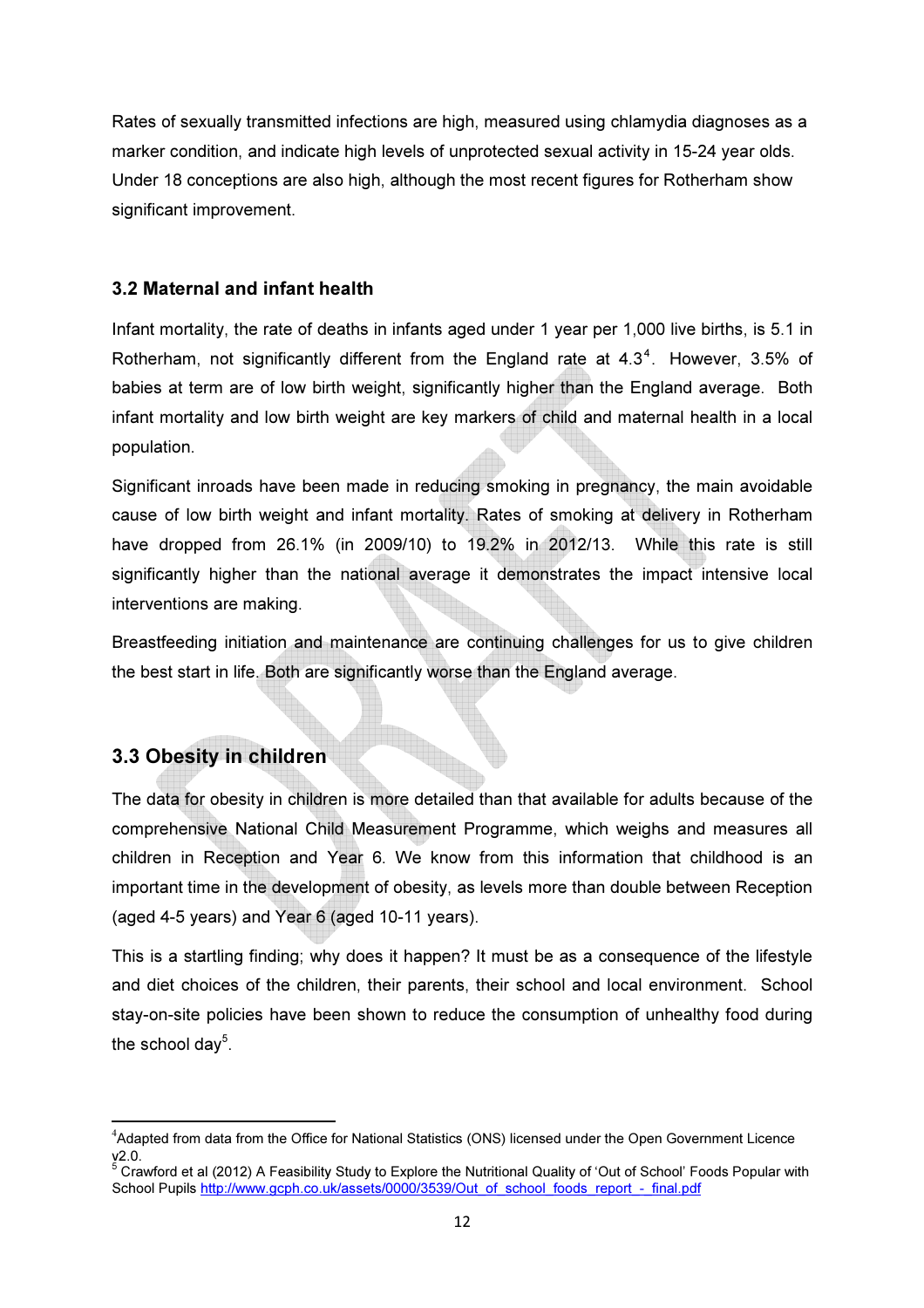Rotherham's children are also fatter than the England average at Year 6 (20.5% obese compared to 19.2%), despite having a significantly higher proportion of healthy weight children in Reception than the England average (81.3% compared to 76.5%). A further marker of dietary intake is oral health; local children have poor dental health with an average of 1.4 bad teeth (England average 0.94).



#### Recommendations

- Rotherham Children's Board and the Council work with schools and the voluntary and community sector to reduce the impact of poverty on the borough's children.
- Rotherham's secondary schools should be encouraged to adopt stay-on-site policies at lunchtimes.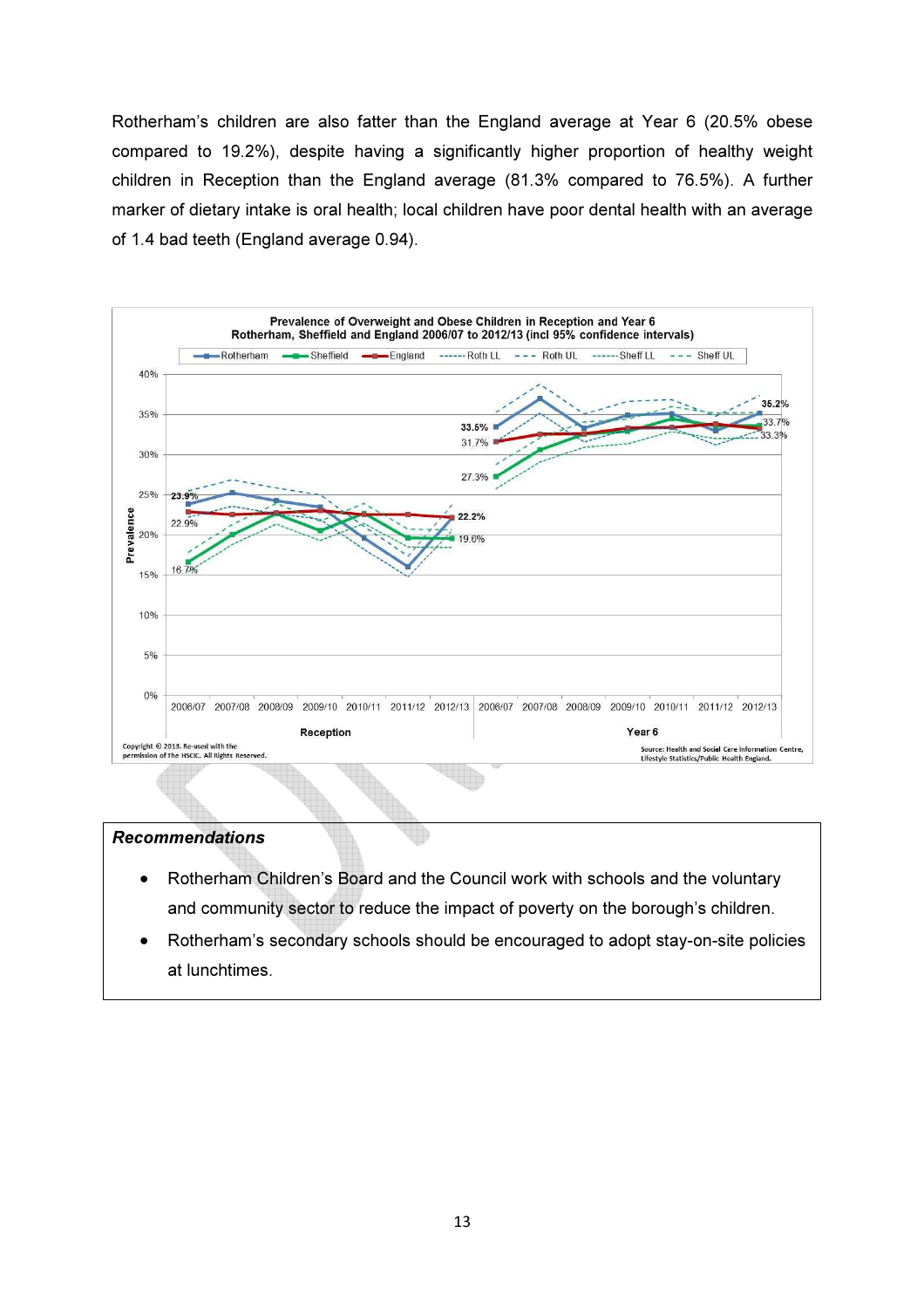## 4. Life Expectancy and Cause of Death

Mortality is measured using the age-standardised rate of mortality. Age-standardisation adjusts death rates to take into account how many old or young people are in the population being looked at. When rates are age-standardised, differences in the rates over time or between geographical areas do not simply reflect variations in the age structure of the populations. This is important as many diseases predominantly affects the elderly so higher rate in one area is likely to reflect the fact that it has a greater proportion of older people.

In Rotherham the age-standardised rate of mortality from causes considered preventable is 159.8 per 100,000 population, substantially above the England average. This indicator is broken down into its component indicators:

- under 75 years mortality from
	- o cardiovascular disease
	- o cancer
	- o respiratory disease
	- o liver disease
- all ages mortality rate from
	- o infectious disease
	- o suicide

Each component is analysed here and this analysis needs to direct our local actions to reducing premature death rates.

Mortality from most of these conditions can be effectively reduced by taking regular exercise, not smoking, eating a balanced diet and limiting alcohol consumption. It must be recognised that individual behaviour change is difficult and needs support. A multifactorial approach that addresses all risk factors yields most benefit. This is because tackling multiple risk factors in individuals has cumulative effect in reducing the chance of death.

Analysing the life expectancy gap between Rotherham and England helps understand the key causes of mortality contributing to inequalities in life expectancy and should inform the health and wellbeing strategy.

- 30% of the gap is caused by circulatory disease, heart attacks and stroke
- 26% by cancer with over half of this explained by lung cancer deaths
- 33% of the gap is caused by excess respiratory deaths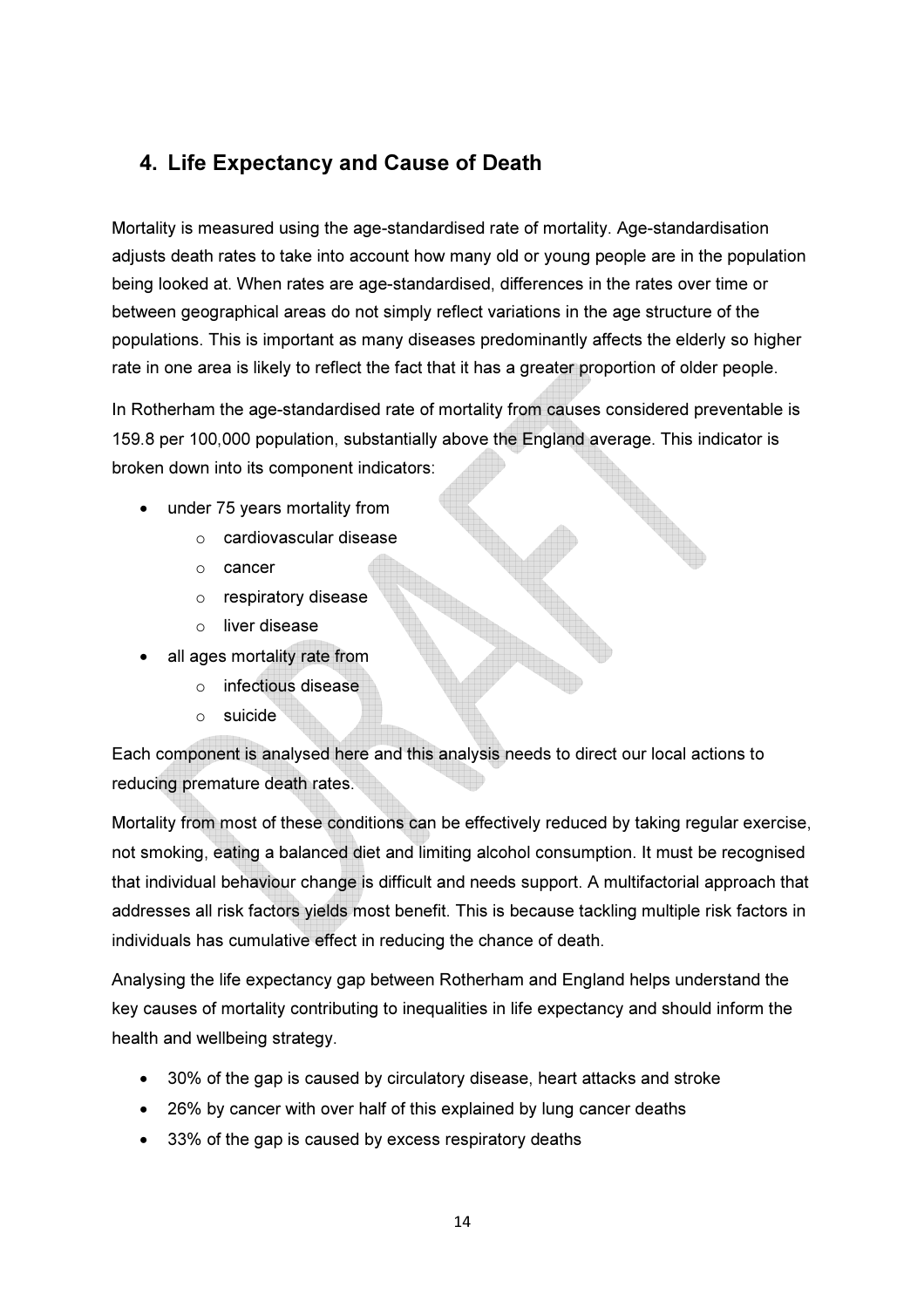Although the contribution of liver and gastro-intestinal disease to inequalities is relatively small at the moment, it is the increasing trend in the numbers of these deaths that is of concern. Similarly in an analysis of the contribution of air pollution to mortality it is the underlying contribution of air pollution to all deaths that is important. In both these cases these deaths are potentially avoidable.

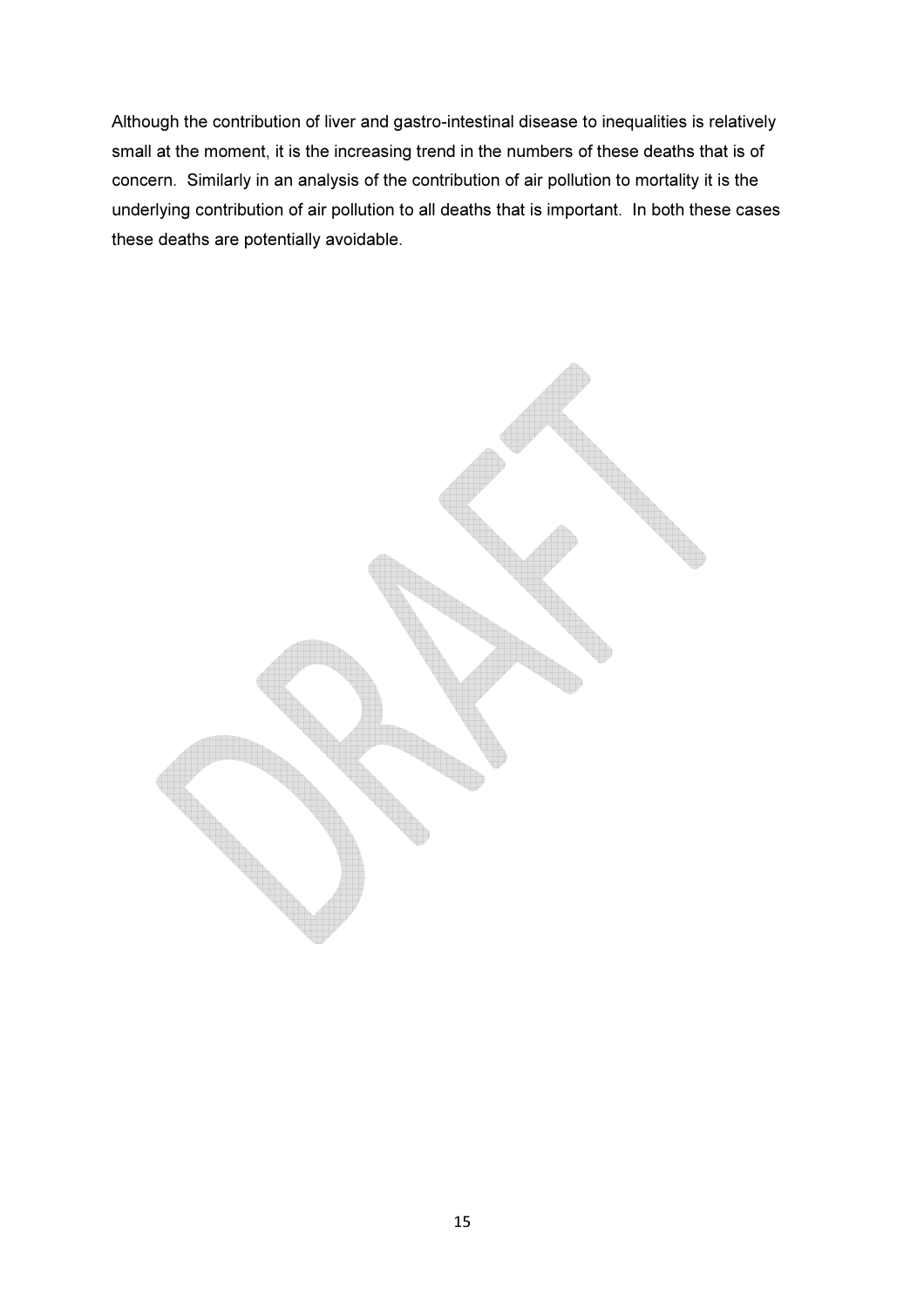#### Table 1: Breakdown of the life expectancy gap between Rotherham as a whole and England as a whole, by cause of death, 2009-2011

|                                   |                                                       | <b>MALE</b>                         |                                               |                                       | <b>FEMALE</b>                       |                                               |                                    |
|-----------------------------------|-------------------------------------------------------|-------------------------------------|-----------------------------------------------|---------------------------------------|-------------------------------------|-----------------------------------------------|------------------------------------|
| <b>Broad</b><br>cause of<br>death | Cause of<br>death                                     | Number of<br>deaths in<br>Rotherham | Number of<br>excess<br>deaths in<br>Rotherham | Contribution<br>to the gap<br>$(\% )$ | Number of<br>deaths in<br>Rotherham | Number of<br>excess<br>deaths in<br>Rotherham | Contribution<br>to the gap<br>(% ) |
| Circulatory<br>diseases           | Coronary<br>heart<br>disease                          | 685                                 | 137                                           | 28.8                                  | 536                                 | 144                                           | 30.3                               |
|                                   | <b>Stroke</b>                                         | 206                                 | 6                                             | $\overline{3.3}$                      | 310                                 | $\ddotsc$                                     | $\ddot{\phantom{0}}$               |
|                                   | Other<br>circulatory<br>diseases                      | 225                                 | $\ddot{\phantom{0}}$                          |                                       | 260                                 | $\ddot{\phantom{0}}$                          |                                    |
| Cancer                            | Lung<br>cancer                                        | 310                                 | 69                                            | 15.4                                  | 235                                 | 47                                            | 13.0                               |
|                                   | Other<br>Cancers                                      | 886                                 | 96                                            | 18.2                                  | 780                                 | 38                                            | 13.5                               |
| Respiratory<br>diseases           | Pneumonia                                             | 241                                 | 88                                            | 18.0                                  | 303                                 | 87                                            | 14.1                               |
|                                   | Chronic<br>obstructive<br>airways<br>disease          | 191                                 | 19                                            | 1.6                                   | 194                                 | $\overline{34}$                               | 7.6                                |
|                                   | Other<br>respiratory<br>diseases                      | 156                                 | 44                                            | 8.6                                   | 191                                 | 70                                            | 11.4                               |
| <b>Digestive</b><br>diseases      | Chronic<br>liver<br>disease<br>including<br>cirrhosis | 62<br>w                             | $\overline{\mathbf{4}}$                       | 1.7                                   | $\overline{36}$                     | $\overline{\mathbf{4}}$                       | 1.5                                |
|                                   | Other<br>digestive<br>diseases                        | $\frac{114}{114}$                   | $\overline{6}$                                | 1.5                                   | 170                                 | $\overline{24}$                               | 4.2                                |
| External<br>causes                | Suicide                                               | 26                                  | $\sim$                                        | $\ldots$                              | 8                                   | $\ldots$                                      | $\cdot$ .                          |
|                                   | Other<br>external<br>causes                           | 97                                  | $\ddotsc$                                     | $\ddotsc$                             | 67                                  | $\ddotsc$                                     | $\ddotsc$                          |
| Other<br>causes                   | Infectious<br>and                                     | $\overline{24}$                     | $\sim$                                        | $\ddotsc$                             | 35                                  | $\cdot$ .                                     | $\sim$                             |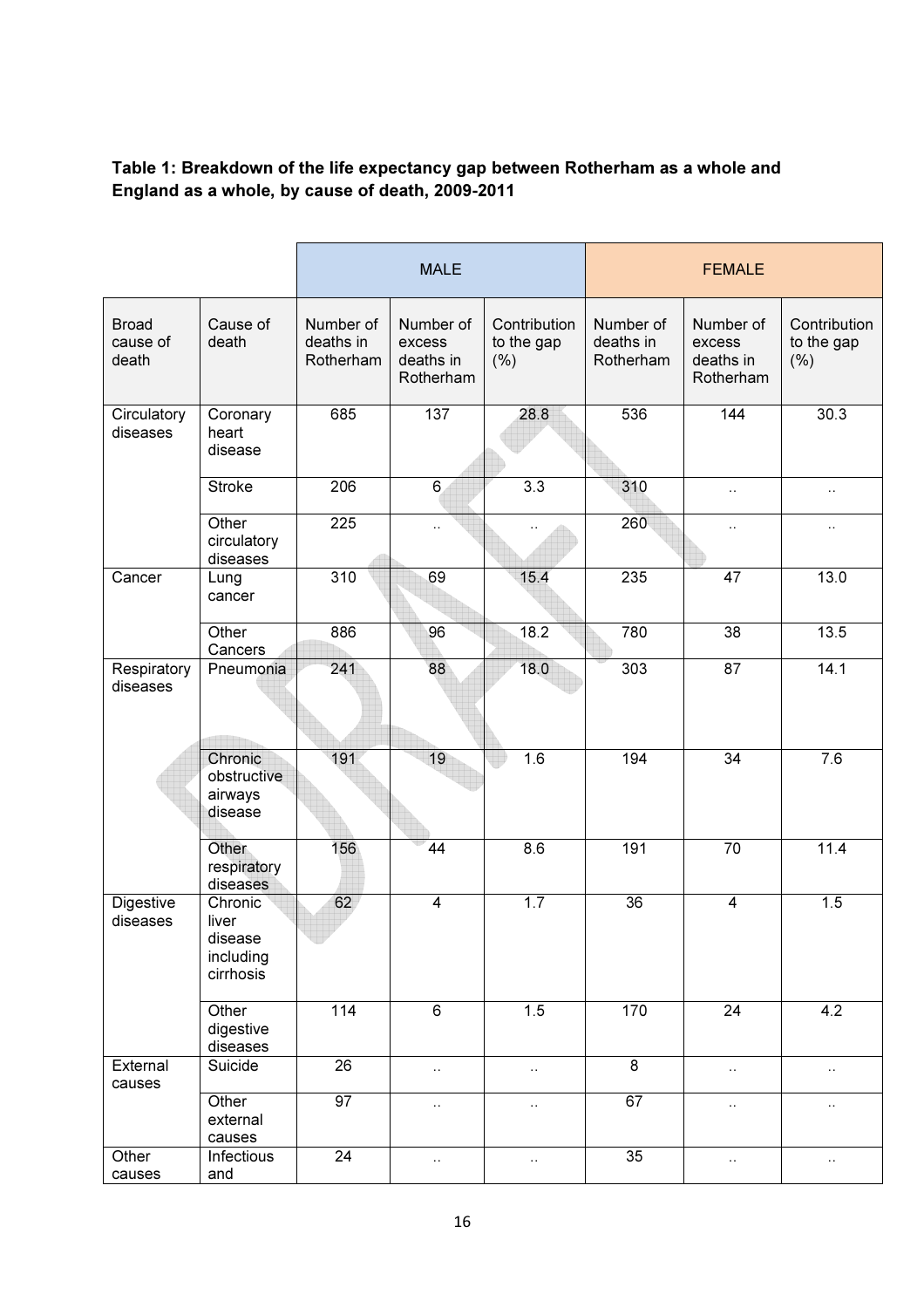|                       | parasitic<br>diseases                |      |    |     |      |             |       |
|-----------------------|--------------------------------------|------|----|-----|------|-------------|-------|
|                       | Mental &<br>behavioural<br>disorders | 133  | 4  | 0.6 | 264  | 3           | 0.9   |
|                       | Other                                | 310  | 11 | 0.3 | 484  | 25          | 3.2   |
| Neonatal<br>mortality | Deaths<br>under 28<br>days           | 18   | 2  | 1.9 | 13   | $\mathbf 0$ | 0.3   |
| <b>TOTAL</b>          |                                      | 3684 |    | 100 | 3885 |             | 100.0 |

#### Recommendation

The Health and Wellbeing Board needs to consider the relationship between its long term goals in the Health and Wellbeing strategy and the need to take action now to reduce the three main causes of inequality: cancer, especially lung cancer, cardiovascular and respiratory deaths.

## 5. Heart disease and Stroke

## 5.1 Obesity in adults

In Rotherham, like the rest of England, the majority of the adult population is now overweight or obese.

More than 6 out of 10 men are overweight or obese (66.5%)



More than 5 out of 10 women are overweight or obese (57.1%)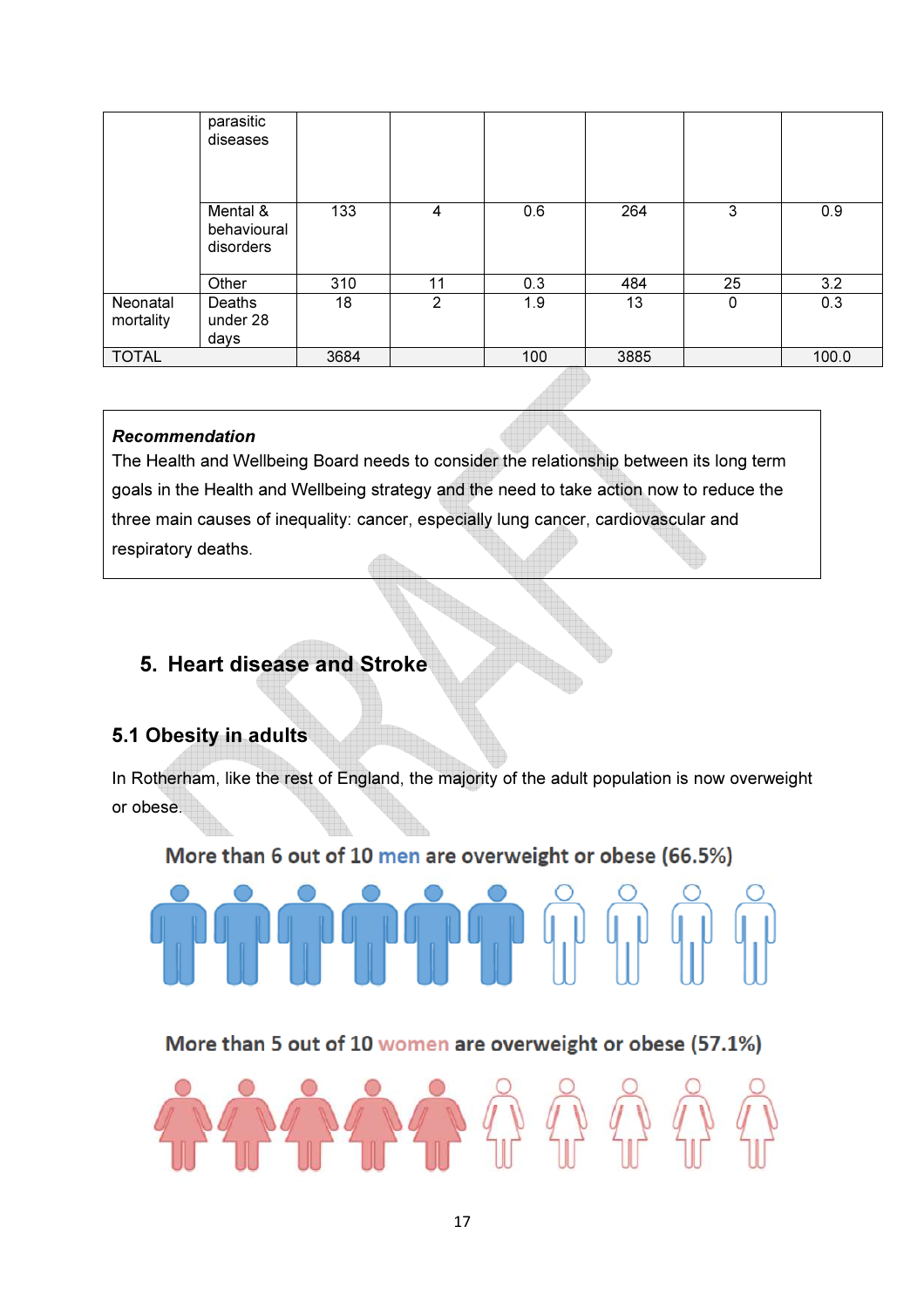Obesity has been increasing rapidly over the last few years, so now more of the population are obese or morbidly obese than they were in the 1990s. Since then the proportion of the population that is a healthy weight has dropped by around 10%.

# Change in the adult BMI distribution



Health Survey for England 1991-1993 and 2008-2010 (population weighted)



This graph shows how in the last 10 years we have simply all got fatter. Seeing this sort of change in such a short space of time will have a huge effect on people's health.

This shift of the whole population to a greater weight is one of the fastest and most important demographic changes we have ever seen. Obesity is a key risk factor for high blood pressure and diabetes, both of which can lead to coronary heart disease and stroke; obesity is therefore a key factor fuelling premature deaths from circulatory disease. Modern preventative medicine is directed towards reducing the complications of chronic disease (tertiary prevention) rather than tackling the underlying cause.

In Rotherham the prevalence of obesity in adults (over 16 years of age) is significantly worse than the England average, with the latest local estimate of 28.5% of adults in Rotherham classified as obese, compared to an average of 23% in England<sup>6</sup>.

l

 $^6$  Public Health England (2014) Prevalence of underweight, healthy weight, overweight, obesity, and excess weight among adults at local authority level for England http://www.noo.org.uk/visualisation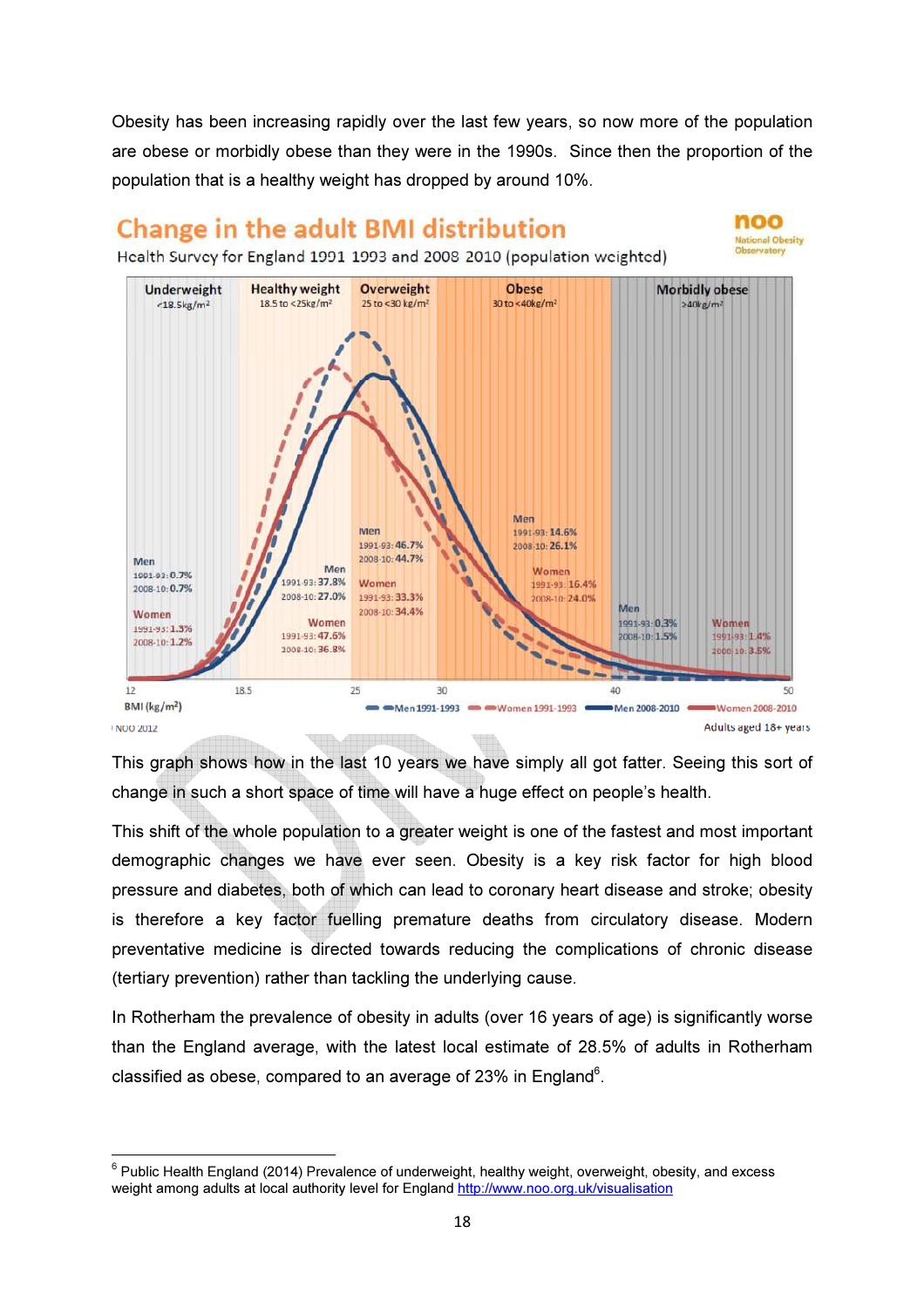#### 5.2 Cardiovascular mortality

The age-standardised rate of mortality from all cardiovascular diseases (including heart disease and stroke) in persons less than 75 years of age is 72 per 100,000 population, 18% above the England average. The actual number of under-75 deaths from cardiovascular disease in Rotherham is large and each year is equivalent to the number of people who could fit on nine double-decker buses. [infographic here]

A large proportion of these deaths remain preventable. Heart disease and stroke mainly affects people older than fifty years and age is the main determinant of risk. Apart from age and gender, three modifiable risk factors – smoking, raised blood pressure and raised cholesterol – make a major contribution to cardiovascular risk, particularly in combination. These risk factors account for 80% of all cases of premature coronary heart disease (CHD)<sup>7</sup> and these risks appear to be increased by outdoor air pollution. The risk of a future CVD event can be calculated from these risk factors and people at highest risk can be identified by their GP. Obesity contributes directly to two of these factors: high blood pressure and cholesterol. Obesity needs addressing directly rather than simply treating the symptoms of high blood pressure and raised cholesterol.

Excess body fat directly reduces life expectancy; it increases the likelihood of diseases, particularly heart disease, type 2 diabetes, obstructive sleep apnoea, certain types of cancer and osteoarthritis.

The main effect is the complex interaction of obesity, diet, cholesterol, high blood pressure and the risk of heart disease and stroke. As your body mass index increases, in general, cholesterol levels and triglyceride levels increase and your risk of a heart attack or stroke increases<sup>8</sup>. These risks are further increased if you smoke or are exposed to air pollution.

The NHS Health Check programme is key to our Health and Wellbeing Strategy aims of tackling the risk factors that lead to early mortality from cardiovascular disease.

At the core of the NHS Health Check is a behavioural and physiological risk assessment that offers the opportunity to manage the risk factors and reduce cardiovascular disease. There is a very strong evidence base that brief interventions by GPs will deliver significant behaviour change. As part of the local council Public Health offer to Rotherham people, interventional behaviour change services offered include weight management services, stop smoking services, health trainers and specialist and GP alcohol services.

 $\overline{a}$ 

 $^7$  Emberson JR, Whincup PH, Morris RW et al. (2003) Re-assessing the contribution of serum total cholesterol, blood pressure and cigarette smoking to the aetiology of coronary heart disease: impact of regression dilution

bias. *European Heart Journal* 24: 1719–26.<br><sup>8</sup> Thelle et al. *Br Heart Journal* 1983;49:205-13.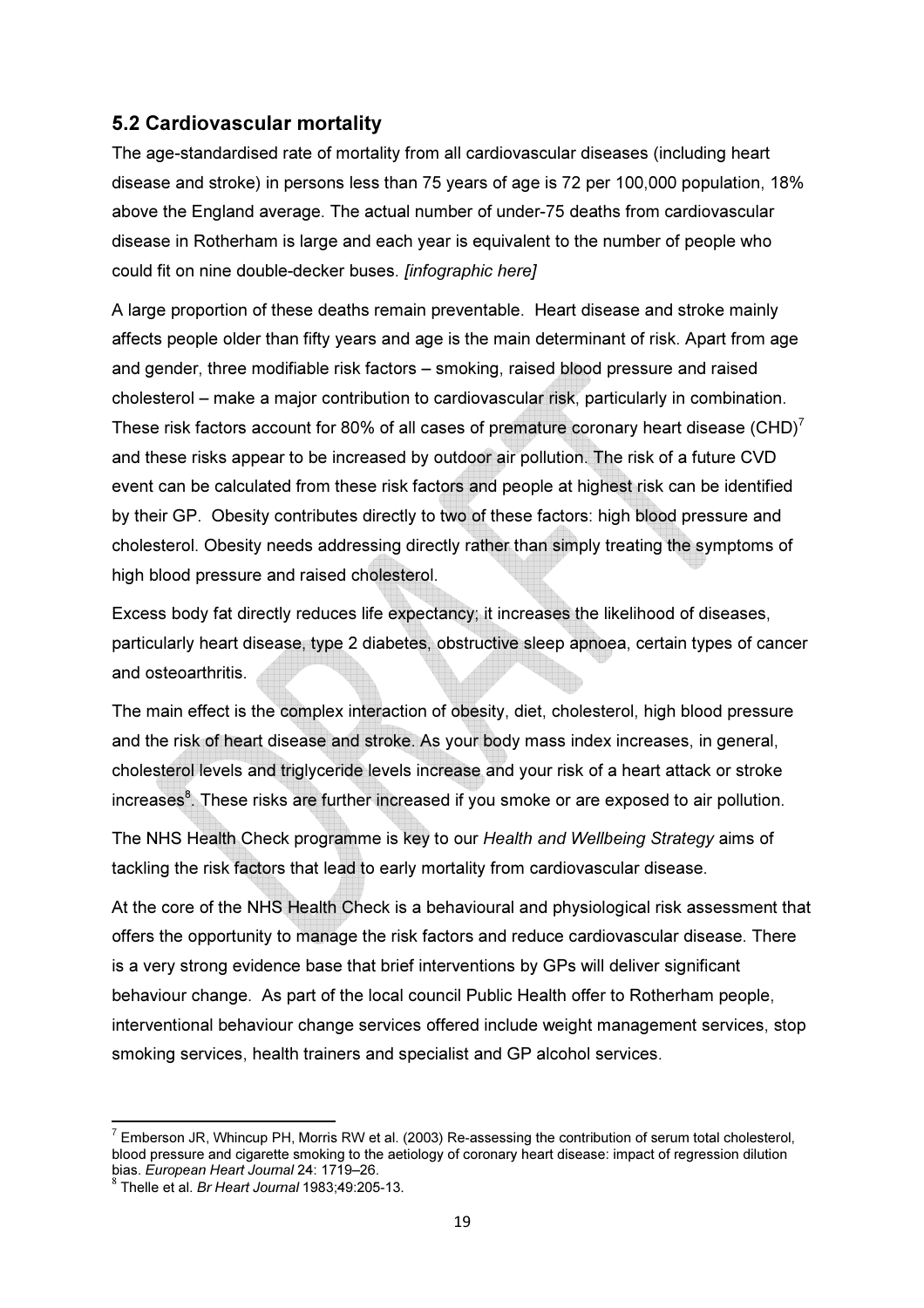In Rotherham, General Practice is at the centre of the NHS Health Check programme. I think that this is right and that this offers Rotherham GPs the best opportunities to build a preventative approach into their daily practice. We have one of the best performing NHS Health Check programmes with 57% of people in Rotherham having completed a first Health Check since 2006. We will, however, need a step change in performance to achieve the new target of screening everyone aged 40-74 every five years.

#### 5.3 Tackling premature heart disease and stroke

#### If you are worried about heart disease or stroke

- Increase your level of physical activity. Obesity is primarily caused by excessive food energy intake and lack of physical activity.
- Reduce your energy intake by reducing portion size, cutting out high calorie foods and not eating between meals.
- Cut down on saturated fats in the diet, they increase cholesterol and triglyceride levels. Pies, pasties, sausages, burgers, processed kebabs, cheese and pastries and the use of cooking oil all contribute saturated fat to the diet. Reducing saturated fat is key to weight loss and reducing harmful levels of lipids in the blood.
- Eat low energy unprocessed foods and increase your intake of dietary fibre. Avoid foods or drinks with a high sugar content.
- Eat a 'rainbow' of fruit and vegetables, having at least 5 portions every day
- Get a health check

#### Recommendations

- We must offer everyone aged 40-74 a health check every five years screening 20% of the eligible population annually with a 90% uptake.
- Physical activity should be commissioned as a direct intervention to prevent morbidity in long term conditions.

#### 6. Cancer

Cancer incidence in Rotherham is higher than the average with lung and colorectal cancers being especially high. This reflects the higher than average prevalence of smoking and other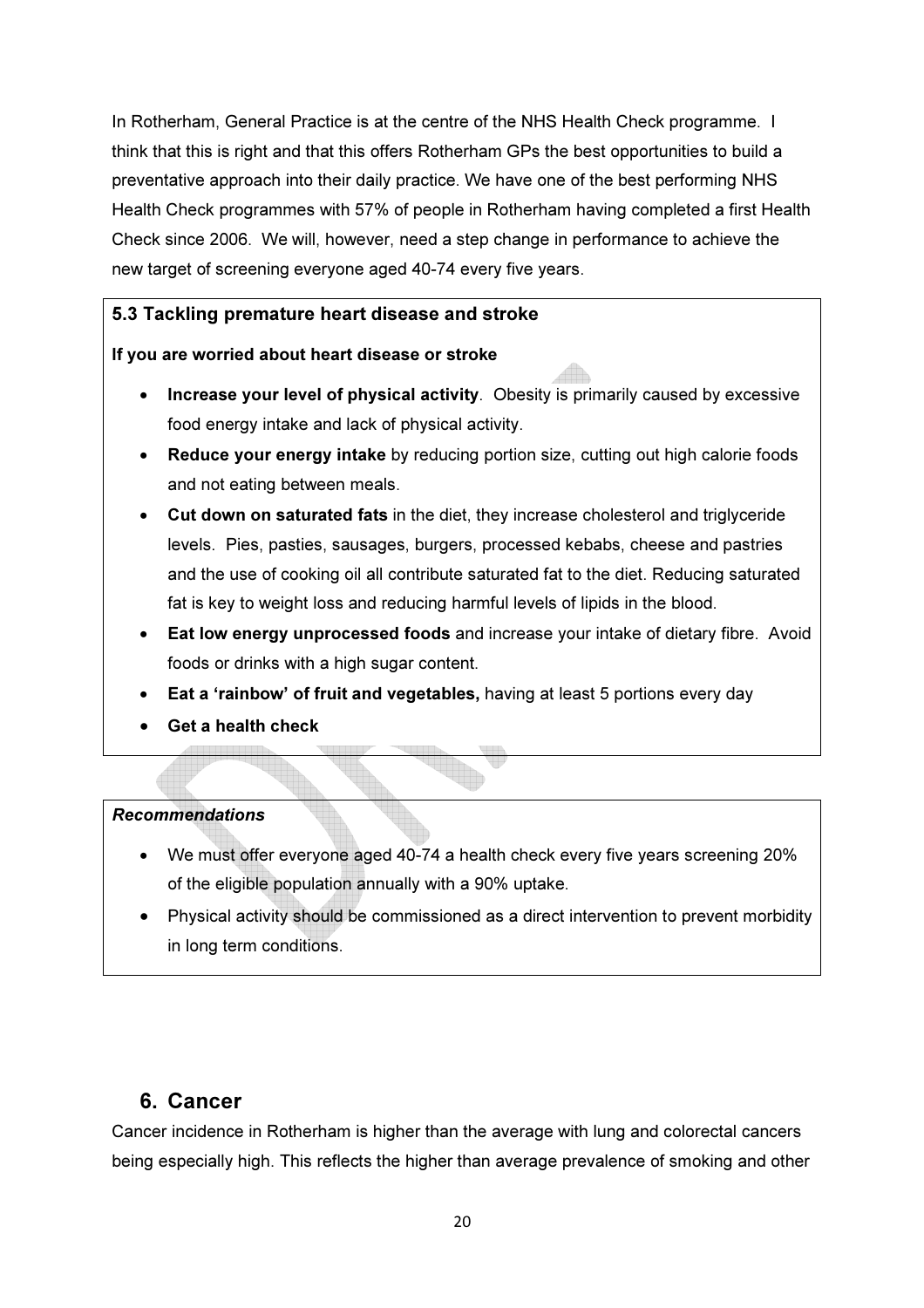lifestyle risk factors. Tackling tobacco use and obesity are priorities for sustaining the longterm reduction in premature cancer deaths.

The age-standardised rate of mortality from all cancers in persons less than 75 years of age is 124.1 per 100,000 population, nearly 15% above the England average.

Smoking is the single most important factor in causing avoidable cancer deaths. Over 90% of lung cancer is caused by smoking and it is also a significant contributory factor for head and neck, stomach, bladder and kidney cancers<sup>9</sup>. Obesity is causal in an increased risk of breast and ovarian cancer.

Smoking prevalence in adults is 23.3% a full 3% higher than the England average, and we know that in many Rotherham communities more than 40% of adults smoke.

## 6.1 Improving Early Detection of Lung Cancer in Rotherham

Lung cancer is the leading cause of death from cancer in both men and women. It is responsible for about a sixth of the inequality in life expectancy between Rotherham and England. At a local level, it is responsible for a sixth of the inequality in male life expectancy and a twelfth of the inequality in female life expectancy between the most and least deprived quintiles. Put another way, there is an excess of 81 deaths from lung cancer in the most deprived 20% of Rotherham citizens compared with the least deprived 20%<sup>10</sup> and this represents 70% of the excess deaths from lung cancer in Rotherham compared with England.

Overall survival at 1 and 5 years after diagnosis is poor compared with other cancers. This is believed to be due to the relatively late stage of presentation with disease by Rotherham people. However, disease caught and treated at an early stage is associated with good survival rates.

While controlling tobacco use is the key to sustaining a long-term reduction in lung cancer incidence, taking steps to reduce mortality from lung cancer is also an important near-term goal for reducing years of life lost and narrowing health inequalities.

## 6.2 Tackling Premature Cancer deaths

 $\overline{a}$ 

The detection of cancer through the urgent 2-week-wait pathway from GP to hospital in

<sup>&</sup>lt;sup>9</sup> Lung cancer risk factors, Cancer Research UK 2013, available from <u>http://www.cancerresearchuk.org/cancer-</u> info/cancerstats/types/lung/riskfactors/lung-cancer-risk-factors The Segment Tool, PHE 2014, available from

http://www.lho.org.uk/LHO\_Topics/Analytic\_Tools/Segment/TheSegmentTool.aspx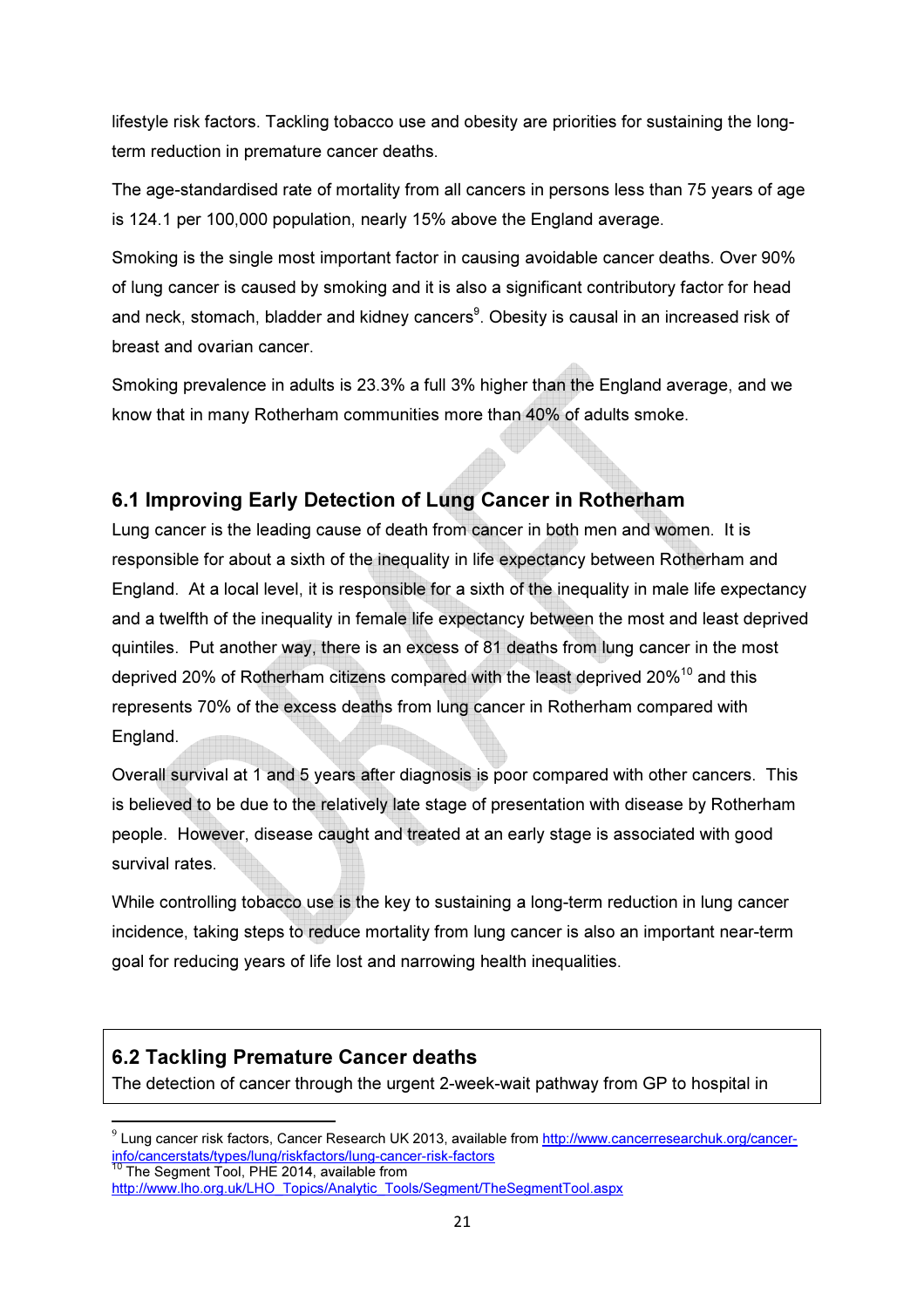Rotherham is worse than average; this is combined with a worse than average referral rate from general practices. This suggests that people may be putting off seeking help when they have the early signs and symptoms of cancer, or that they may not know what are important early signs and symptoms of cancer or that GPs faced with the high levels of lung conditions in the community are not recognising significant changes in symptoms.

Awareness raising to encourage people to seek help when they have early signs or symptoms of cancer – particularly lung and breast – is a priority for achieving a short term reduction in premature cancer deaths.

#### Recommendations

- Stopping smoking should be the key priority for the Borough in tackling excess cancer deaths
- The CCG should actively promote awareness of early signs and symptoms of cancer and how and where to seek help as this could quickly save lives
- Faster referral pathways and lowered thresholds for referral by GPs, particularly for lung cancer, are required to ensure a higher proportion of lung cancers are detected through the 2 week wait system.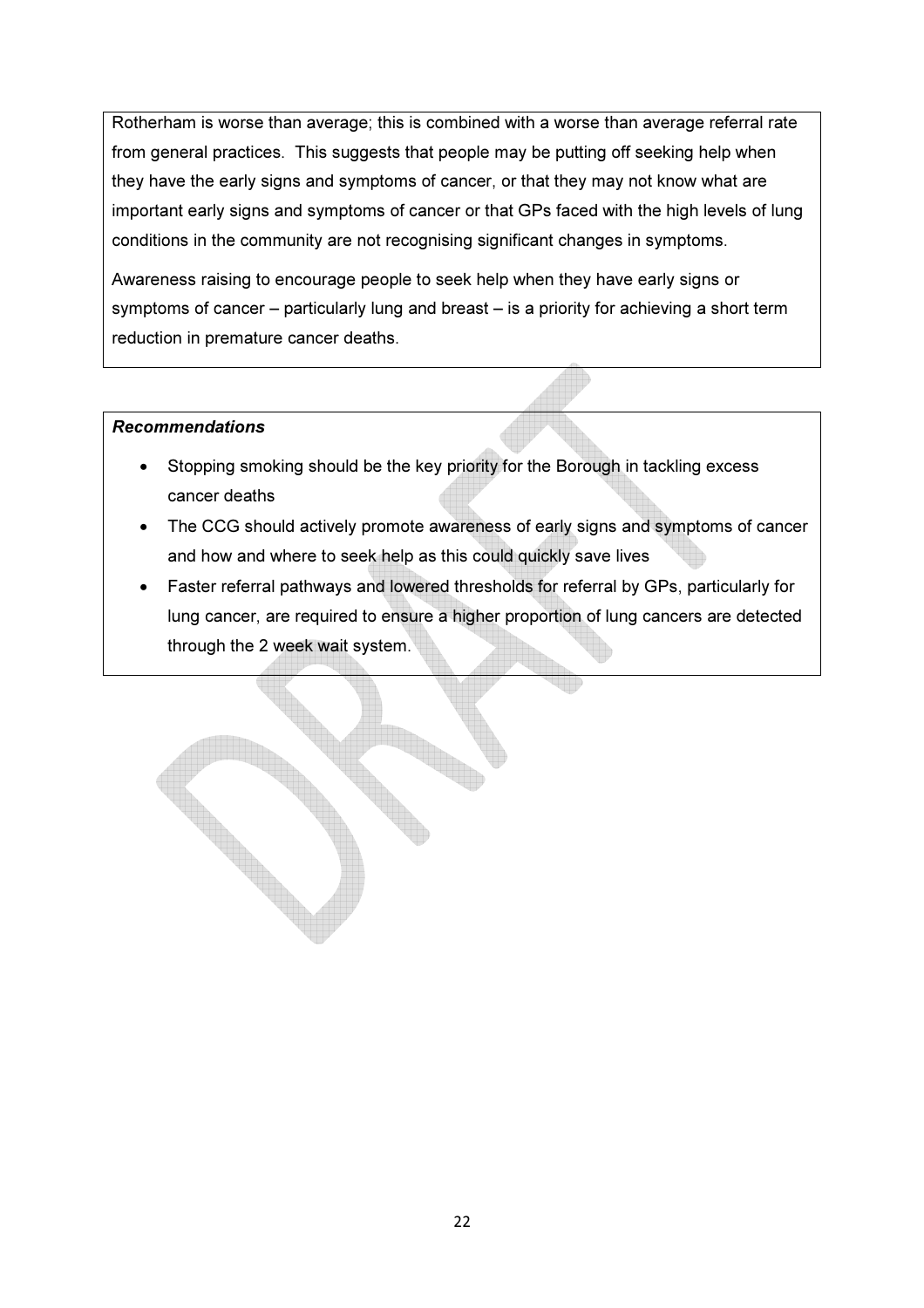## 7. Liver Disease and Other Digestive Disease

Deaths from liver and other digestive diseases contribute over 4% to our inequalities. The main threat to life from gastrointestinal disease is bleeding either from duodenal or gastric ulcers or bleeding from varicose veins caused by liver cirrhosis. A significant avoidable factor in the cause of gastrointestinal bleeding is the use of non-steroidal antiinflammatory drugs which predispose patients to ulcers.

In liver cirrhosis blood cannot flow easily through a damaged cirrhotic liver so it finds an alternative route to circulate around the oesophagus and rectum, and these distended – varicose veins burst with catastrophic results.

#### Recommendation

Rotherham CCG should continue to prioritise reducing the use of prescribed non-steroidal anti-inflammatory drugs.

## 7.1 Liver Disease

In Rotherham the age-standardised rate of mortality from liver disease in persons less than 75 years of age is 15.7 per 100,000 population, 9% above the England average. Liver cirrhosis is now the fifth most common cause of death in the UK. There is an increasing trend in both the incidence and prevalence of cirrhosis with an estimated 45% increase in incidence of cirrhosis between 2000 and 2010. Just over half of all cirrhosis is associated with alcohol consumption; the other major causes are obesity and hepatitis.

In England and Rotherham we are facing a steep increase in liver cirrhosis and the complications of liver disease – bleeding from the gastro-intestinal tract and the effect on people's brain from the build-up of toxic chemicals leading to coma and death (hepatic encephalopathy).

## 7.2 Hepatitis

Hepatitis is mainly caused by viruses Hepatitis B and C, which are transmitted via blood, other body fluids or sexually.

Controlling hepatitis through vaccination of at risk groups and preventing transmission from contaminated needles and syringes in those who inject drugs is a public health priority for the Borough.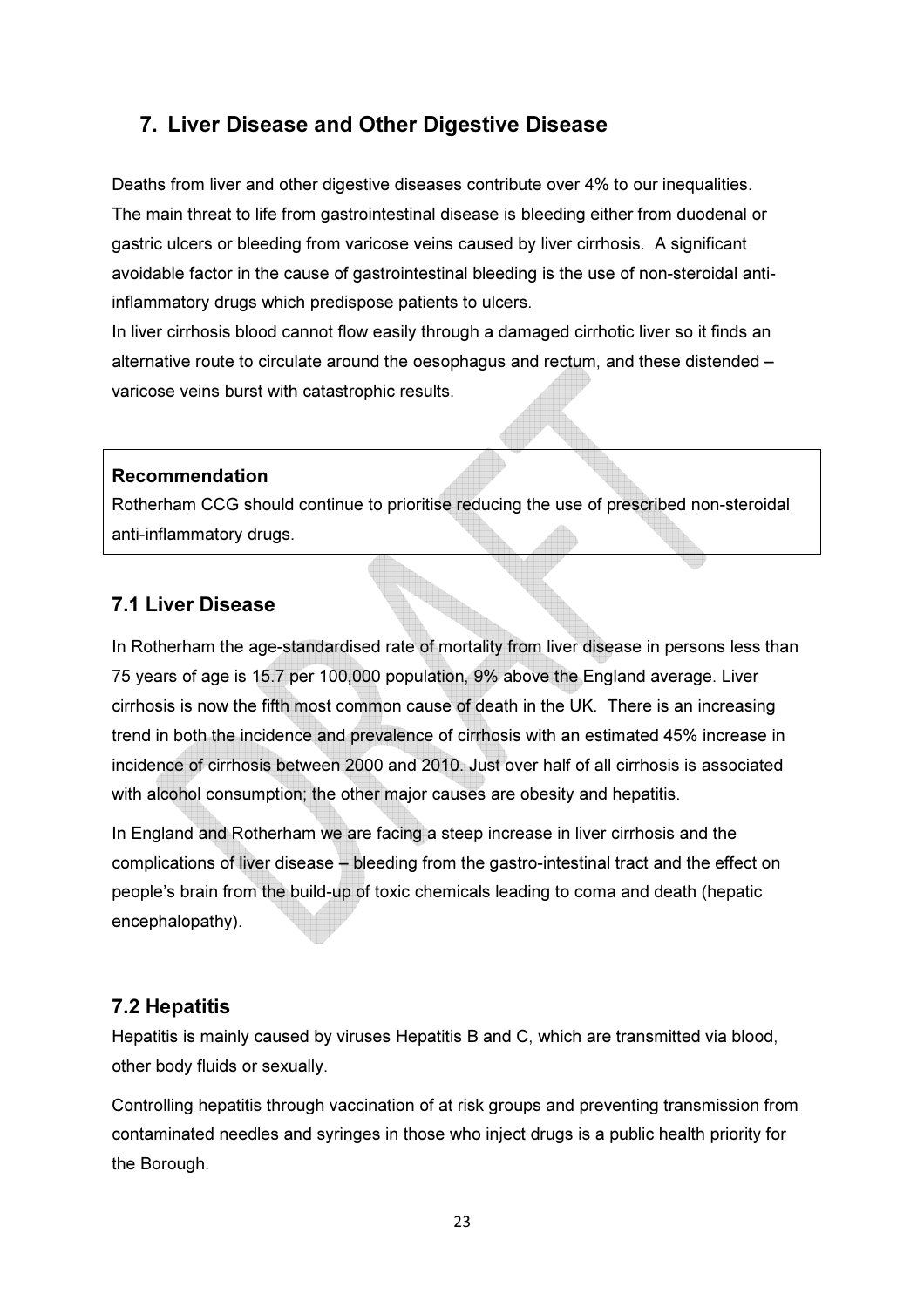## 7.3 Alcohol

Alcohol is not only important as a cause of liver cirrhosis, it also contributes to deaths from cancer, heart disease, accidents and mental health.

We can predict that within the adult population of Rotherham 7,086 individuals are dependent on alcohol, with a further 10,432 drinking at harmful levels and 51,569 drinking above low risk.

Using national Alcohol Concern<sup>11</sup> calculations based on hospital activity statistics (2009/10) for Rotherham there were 53,689 alcohol related hospital attendances at Rotherham Hospital. Of these, 28,827 were in A&E, 18,275 in outpatients and 6,587 inpatient stays were related to alcohol. The majority of inpatients (2,658) were aged 55-74.

#### **ROTHERHAM COST BREAKDOWN**

**NHS: £21.75m** 

**CRIME AND LICENSING: £28.29m WORKPLACE: £39.02m SOCIAL SERVICES: £9.90m** TOTAL COST<sup>+</sup>: £97.80m \*Total cost excludes crime related healthcare costs



Public Health England estimates the local societal cost of alcohol use in 2011/12 was £97.80m for Rotherham, comprising:

- £21.75 million in the NHS
- £28.29m on crime and licensing
- £39.02m in the workplace
- £9.09m in social services

 $\overline{a}$ 

 $11$  Alcohol Concern (2013) The real cost of alcohol: a map of alcohol harm across England. http://www.alcoholconcern.org.uk/campaign/alcohol-harm-map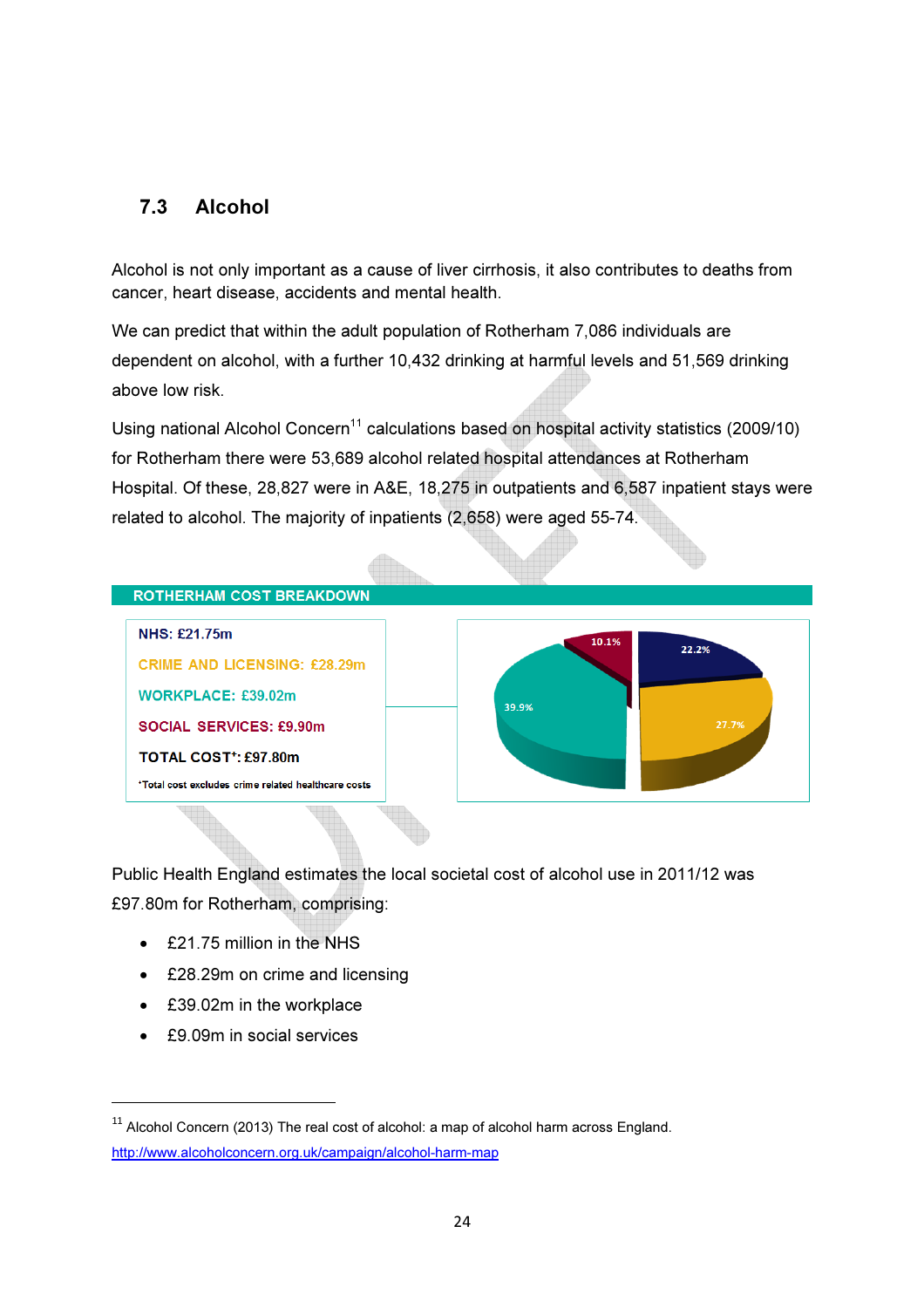In 2012/13 Rotherham had 591 people in receipt of specialist treatment for alcohol dependency; 77% of those in treatment live with children. In addition many more children have parents with harmful and risky drinking patterns, which means the number of children impacted by their parents' alcohol dependency is significant. Only a small number of those we believe to have problematic drinking are seeking treatment. This may be for a number of reasons including a lack of awareness of the risks. This is why increasing use of an evidence based screening tool is at the centre of the Health and Wellbeing Strategy.

Many of those with harmful drinking are not seeking or accepting services until their alcohol consumption is very high. In the 28 days prior to entering treatment 80% were drinking at higher risk levels compared to 75% nationally. In Rotherham 37% consumed over 600 units and 23% consumed between 401-600 units in the 28 days prior to treatment. 600 units over a 28 day period is the equivalent of more than 7.5 pints of 5% lager a day.

Our local strategy has been to promote screening for risky drinking within GP practices. In 2011/12 2,780 screenings were undertaken. We are committed to increase this, both in the GP setting and in the community. Increasing take up of the NHS Health Check will also lead to an increase in the number of alcohol screenings carried out.

## 7.5 Tackling liver disease

If you are worried about liver disease

- Be aware of the alcohol percentage content of what you drink, as well as understanding what a unit of alcohol is.
- Seek help to reduce or stop drinking alcohol altogether.
- Avoid risky behaviour. Get help to reduce the risks if you use illicit intravenous drugs. Don't share injecting equipment used to inject drugs. If you choose to have sex, use condoms.
- Get vaccinated. If you're at increased risk of contracting hepatitis or if you've already been infected with any form of the hepatitis virus, talk to your doctor about getting the hepatitis B vaccine
- Use medications wisely. Only use prescription and non-prescription drugs when you need them and take only the recommended doses. Don't mix medications and alcohol. Talk to your doctor before mixing herbal supplements or prescription or nonprescription drugs.
- Avoid contact with other people's blood and body fluids. Hepatitis viruses can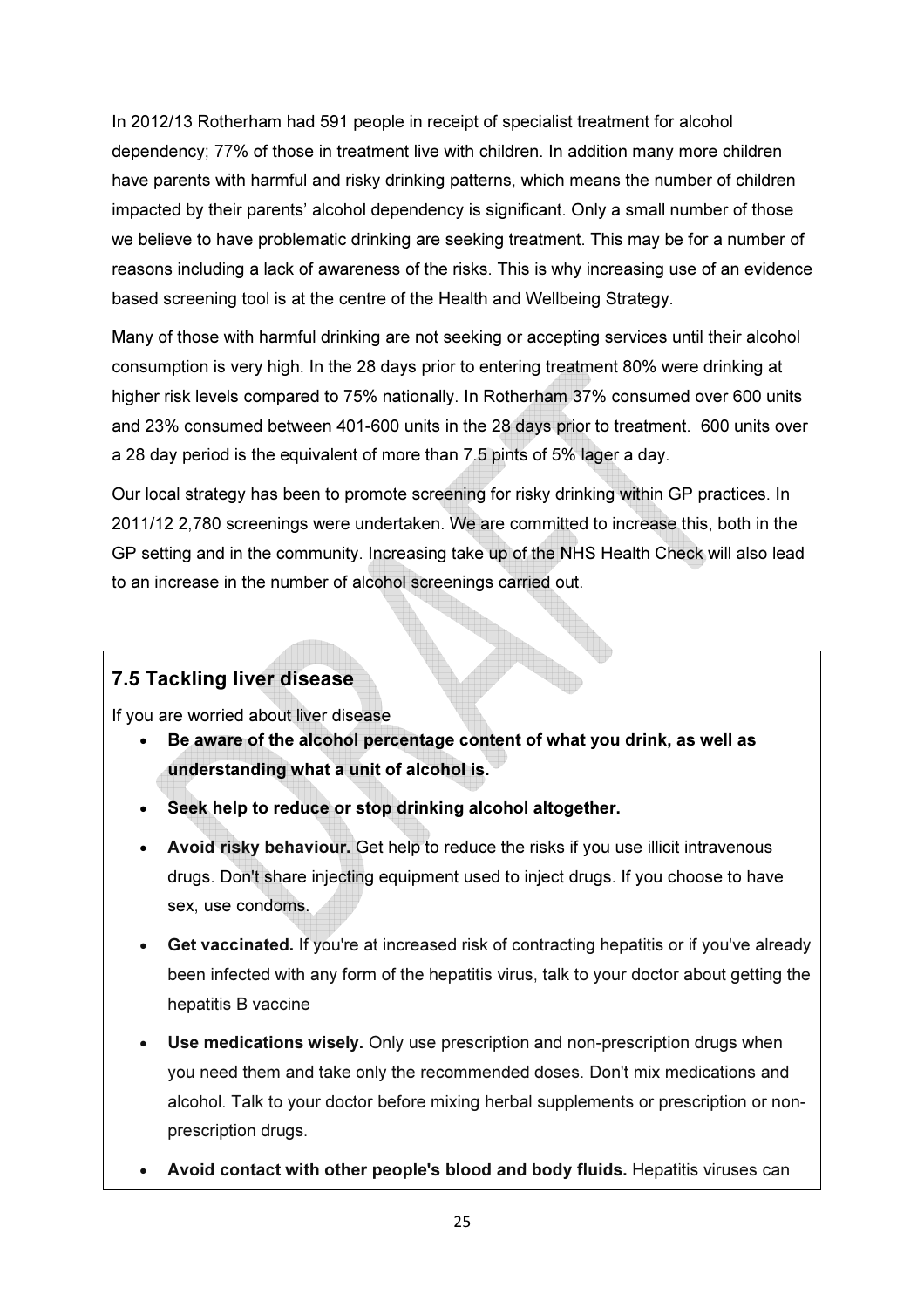be spread by accidental needle sticks or improper clean-up of blood or body fluids. It's also possible to become infected by sharing razor blades or toothbrushes

• Choose a healthy diet and maintaining a healthy weight. Obesity causes nonalcoholic fatty liver disease, which includes fatty liver cirrhosis.

#### Recommendations

- Reducing the volume of alcohol consumed in the Borough needs to be the agreed theme for the introduction of making every contact count (MECC), whilst maintaining quick and easy access to services that can respond to those identified as risky drinkers.
- Services and GPs should be active in making the hepatitis vaccine available to risk groups and better clinical screening for early detection and treatment.
- Hepatitis prevention needs to be a priority for environmental health and for the sexual health and the drugs service.

# 8. Mental Wellbeing

l

Suicide is the most devastating outcome of both long term mental illness and people's response to economic hardship and distress.

As a consequence of the economic austerity, suicide rates nationally have shown a reversal from previous years when there had been a steady decline. Locally Rotherham has also seen an increase in the number of death registrations classified as suicides/deaths of undetermined intent. These deaths fell sharply between 2007 and 2010 but have increased in 2011 and 2012. Rotherham's suicide rate for 2012 is now above the England average. In 2013 the Suicide Prevention Group received notification of 17 deaths, 16 male and 1 female.

Suicide amongst males is at its highest in Rotherham since 2002 with more middle aged men (30-44 and 45-59 year old age groups) taking their own life. The latest suicide prevention strategy for England<sup>12</sup> and a recent report from The Samaritans<sup>13</sup> have both identified middle aged men, especially those from poorer socio-economic backgrounds as one of the high-risk groups who were a priority for suicide prevention.

 $12$  HM Government (2012) Preventing suicide in England: A cross-government strategy to save lives https://www.gov.uk/government/publications/suicide-prevention-strategy-launched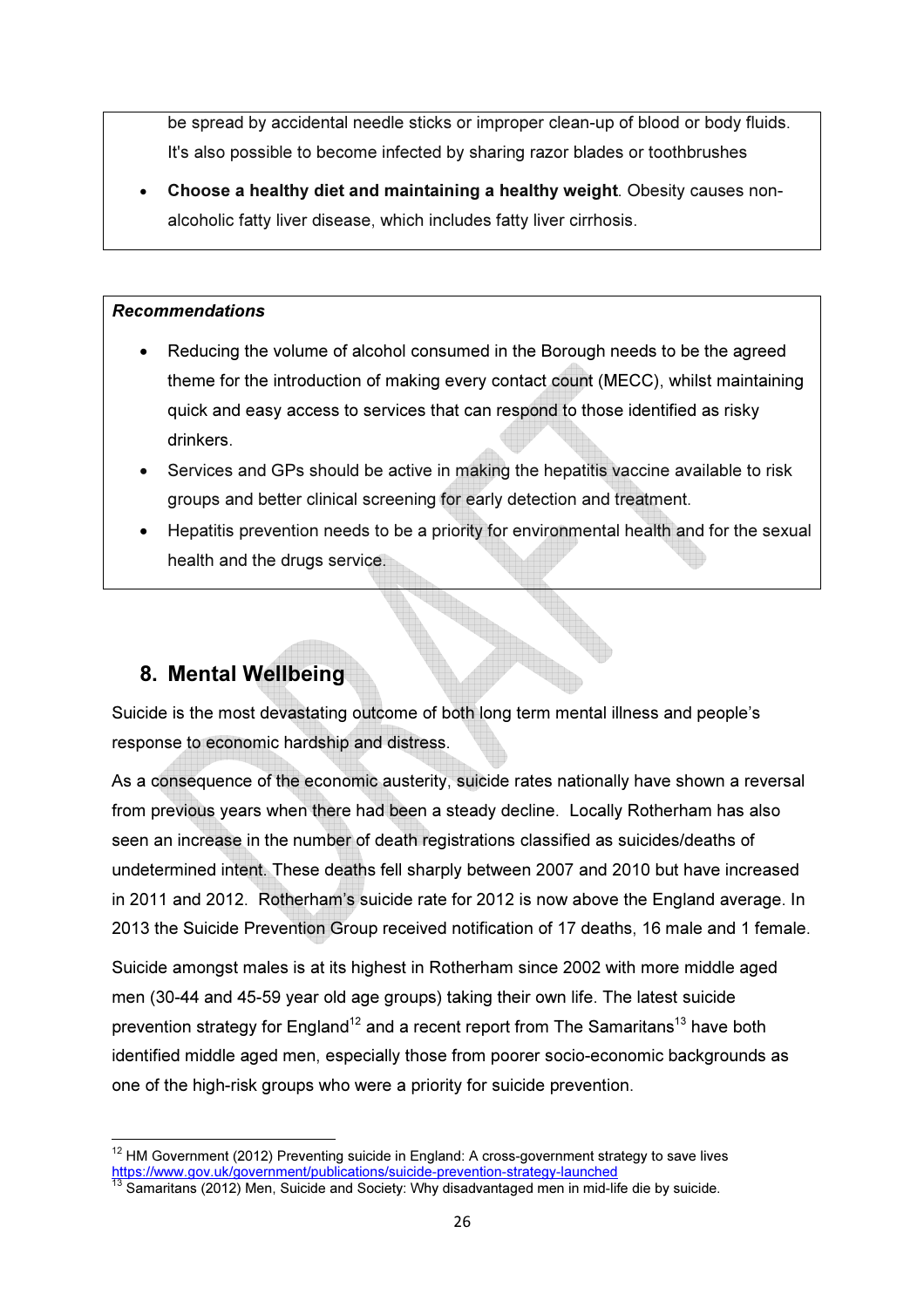Young males must continue to be a priority group for suicide prevention both nationally and locally. In Rotherham the expected number of suicides amongst 15-19 year olds would be one or two every two years. Between 2011 and 2013 we have had four deaths amongst this age group. This has devastating consequences for the families of these young people.

Mental health problems are related to deprivation, poverty, inequality as the social and economic determinants of poor health. People with long term mental health problems are also more likely to be in the most disadvantaged sections of society. Austerity increases the risk factors for poor mental health of the whole population, in addition to the people affected and their families<sup>14</sup>. The population groups most affected are those on low income, those who face loss of income and/or housing. In Rotherham the underlying economic determinants of mental health are worse than the national average. Rotherham's strong sense of community is a solid local factor that helps people cope.

Suicide is not the best measure of a population's mental health because it does not explain the incidence and prevalence of mental health problems. The prevalence rate for depression amongst adults aged 18 plus in Rotherham is 14.9% with the average for England being 11.68%. Depression represents 12% of the total burden of non-fatal global disease and by 2020 the World Health Organisation predicts this will be second, after cardiovascular disease, in terms of the world's disabling diseases. Major depressive disorder is increasingly seen as chronic and relapsing, resulting in high levels of personal disability, lost quality of life for patients, their family and carers, multiple morbidity, suicide, higher levels of service use and many associated economic costs. However there are still limitations to using data on diagnosis as a measure of a population's mental health and well-being as it relies on people identifying and admitting to having a mental health problem and then accessing services. In fact the population's mental health can be measured by a variety of health and non-health measures. The New Economics Foundation<sup>15</sup> explains that well-being can be explained by how people feel, how they function and how they evaluate their lives. In Rotherham more people report low satisfaction with life nowadays, low happiness and high anxiety levels than the national average.

## 8.1 Tackling mental ill-health

l

Research shows that when we improve wellbeing and prevent mental health problems it will improve many of the factors influencing both overall life expectancy and healthy life expectancy. This requires commitment across the public sector to development a Rotherham Mental Health Strategy which will outline local action to promote wellbeing, build

<sup>&</sup>lt;sup>14</sup> WHO (2011) Impact of economic crises on mental health

<sup>&</sup>lt;sup>15</sup> New Economics Foundation (2012) Measuring Well-Being: A Guide for Practitioners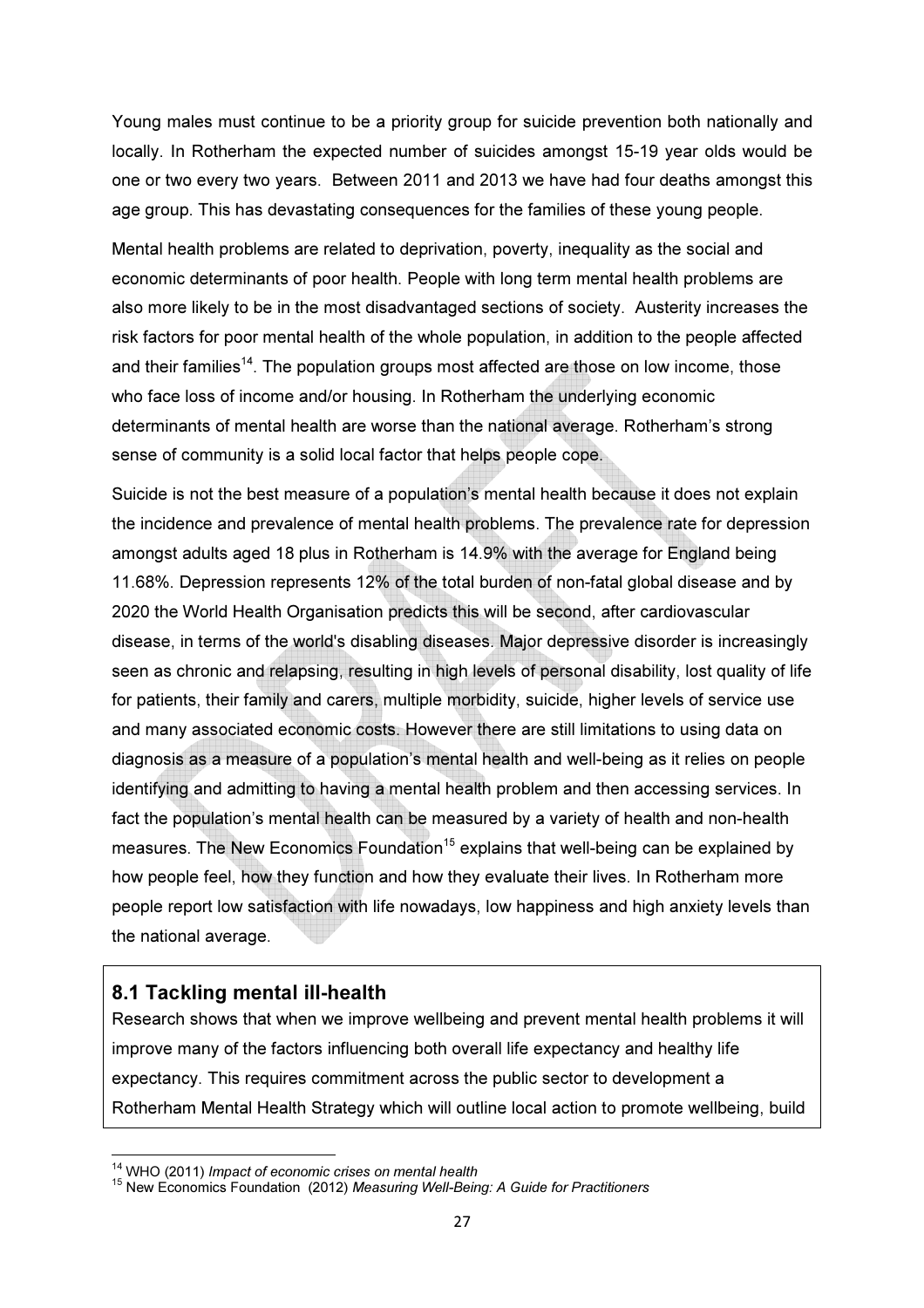resilience and prevent and intervene early in mental health problems in Rotherham.

#### Recommendations

- Rotherham MBC should develop a Rotherham Mental Health Strategy outlining local action to promote wellbeing, build resilience and prevent and intervene early in mental health problems.
- Mental health promotion messages should be an agreed theme within Making Every Contact Count (MECC).

## 8.2 Suicide Prevention

In Rotherham we have a multiagency Suicide Prevention and Self Harm Group which provides a coordinated approach to suicide prevention and self-harm in Rotherham. The group leads on:

- Increasing local understanding of suicide and suicide prevention amongst the statutory and voluntary sector and local community groups.
- Reviewing deaths, observing local trends and taking appropriate action where necessary to reduce access to the means of suicide.
- Introducing interventions which reduce risk in high risk groups, for example the development of specific pathways of care for groups like veterans, people experiencing domestic abuse, young people.
- Implementing the bereavement support pathway for adults and children and young people who are bereaved by suicide.
- Supporting local media in delivering sensitive messages about suicide, using the opportunity to advertise help and support.
- Continuing to train the wider workforce to be able to identify and respond when people are at risk of suicide. In Rotherham we have developed the CARE pathway for suicide intervention (Change, Ask, Respond and Explain).
- Continuing to provide training on mental health, wellbeing and resilience to frontline staff.

## 9. Respiratory Disease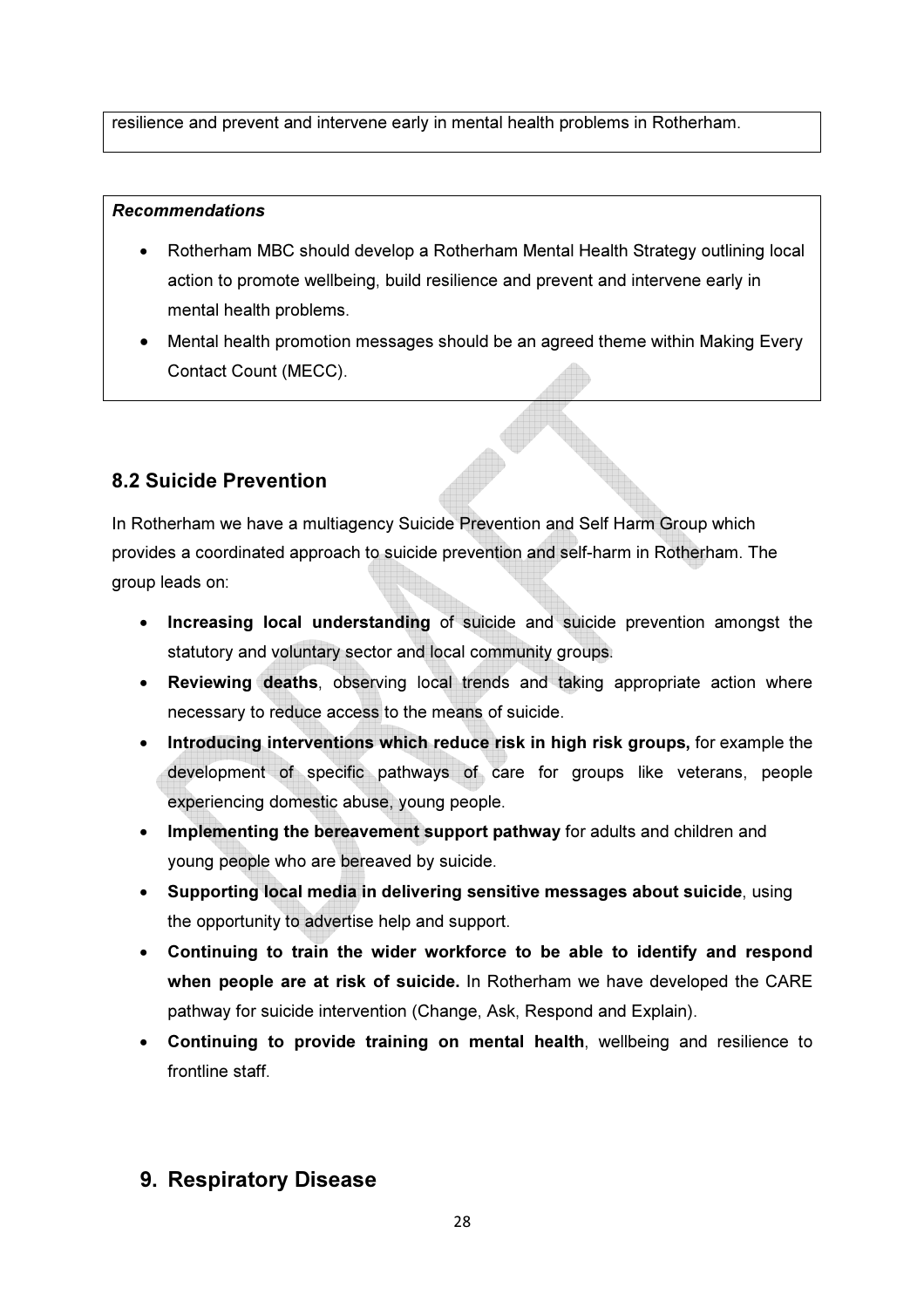## 9.1 Air Quality

The age-standardised rate of mortality from respiratory disease among people aged less than 75 years is 30.4 per 100,000 population, significantly higher than the England average. Deaths from pneumonia, account for around 30% of respiratory disease deaths.

Apart from smoking the main avoidable factor in respiratory disease is air pollution as a result of contamination of the outside air by particles. Industrial exposure to dust and smoke is common in people who worked in Rotherham's mines or steelworks in the past and this is particularly pertinent if they are or have been a smoker, worsening their respiratory symptoms.

Clean Air Acts and the decline in heavy industry have vastly improved the visible quality of the air we breathe over the last 60 years. However, the size of smoke and exhaust particles we breathe in air has decreased, with the majority of this fine particulate matter coming from vehicle exhausts. Fine-particulate matter with a diameter of 10 to 2.5 microns or less (known as  $PM_{10}$  or PM  $_{2.5}$ ), penetrate deeply into the alveolar region of the lung and from there can pass directly into the blood. It is associated with an increased risk of heart disease. In a recently published study in the BMJ<sup>16</sup> long-term exposure to fine particulate air pollution was associated with increased mortality from coronary events, even within concentration ranges well below the present European annual mean limit value. This will result in added mortality risk for those with other risk factors for heart disease such as smoking or obesity.

#### 9.2 Air pollution and its effects on health

l

The Public Health Outcomes Framework uses data from the Committee on the Medical Effects of Air Pollutants (COMEAP) and from local monitoring to assign the fraction of overall mortality to particulate air pollution. Rotherham's fraction is 5.39% which, although average for an urban area, is much higher than non-urban areas; for example the North Yorkshire figure is 4.05%. It is the absolute number of deaths this affects that is significant: calculations by Public Health England attribute 1 in 20 deaths to air pollution. These figures are estimates, but the effect on those living in poor air quality zones is likely to be significant.

A 5 $\mu$ g/m $^3$  increase in annual mean PM $_{2.5}$ exposure is associated with a 13% increased risk of coronary events a 10µg/m $^3$  increase in PM $_{10}$  with a 12% increase in risk.

 $16$  Cesaroni G et al (2014) Long term exposure to ambient air pollution and incidence of acute coronary events: prospective cohort study and meta-analysis in 11 European cohorts from the ESCAP Project. BMJ 2014;348:f7412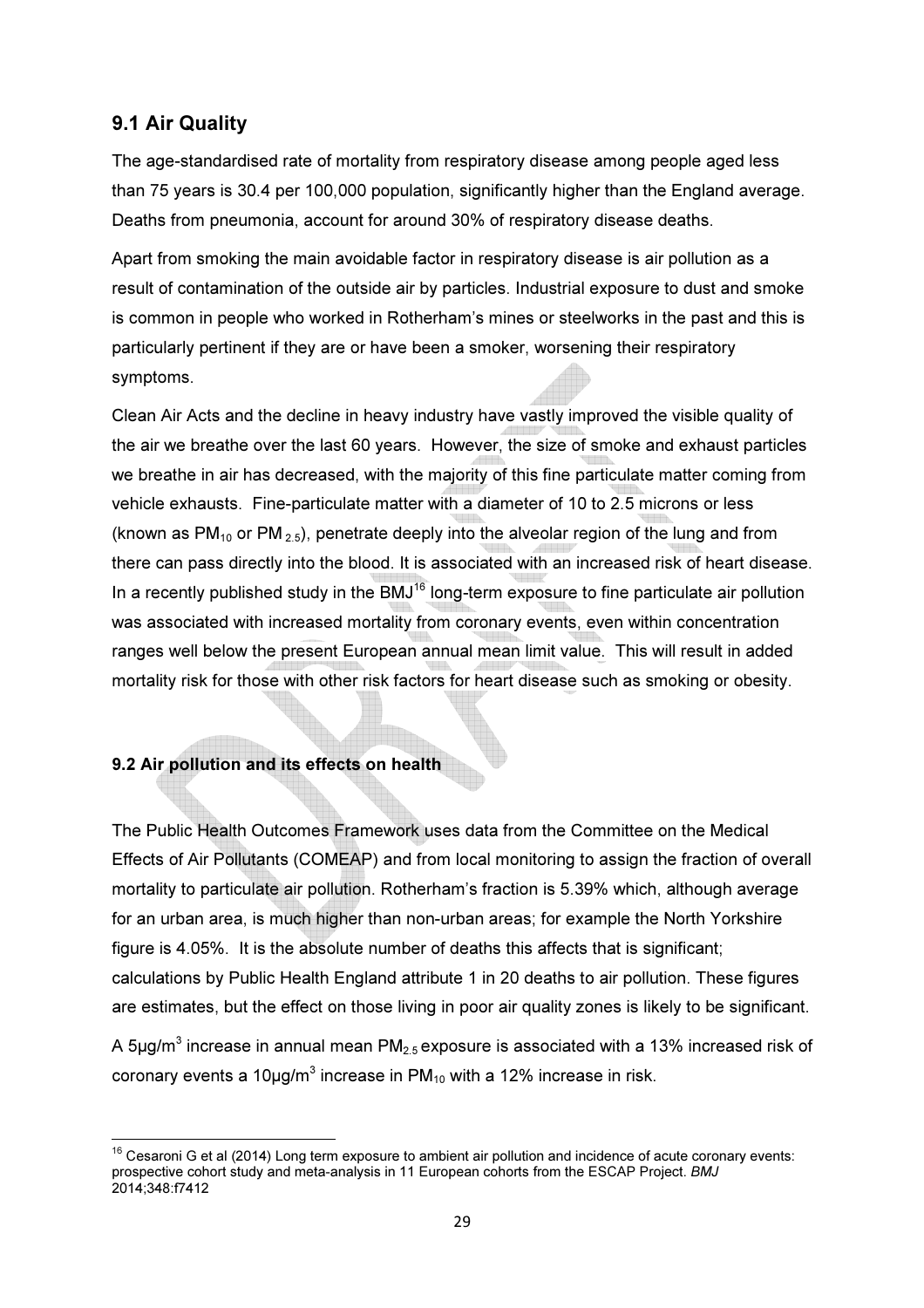These problems are not fairly distributed in our society – people in the most deprived neighbourhoods, who often don't have access to a vehicle themselves, are typically exposed to the highest levels of pollution as they live closer to major roads or heavy industry. Actions to reduce air pollution will lead to a reduction in health inequalities in the Borough.

The combination of the historical burden of respiratory disease from heavy industry, higher than average smoking and the new and emerging evidence about air pollution are significantly impacting on health inequalities in the Borough.

## 9.3 Tackling air pollution

- A lot of the air pollution problems affecting Rotherham residents come from the traffic on the M1 motorway. Actions to reduce the speed of traffic on the motorway, and to improve traffic flow to reduce the number of cars running stationary (especially on onramps and off-ramps) are likely to help reduce air pollution.
- Reductions in the number of vehicle journeys will reduce air pollution. The council is working through a number of mechanisms to achieve this, from improving public transport, to measures that encourage cycling and walking.
- Actions that reduce energy use in homes will reduce domestic production of air pollution. The council has an extensive program to improve insulation in council operated properties.

## Recommendation

Rotherham Council should note the significant effect of air quality on mortality and that improvement in air quality, particularly reducing levels of PM 2.5 to PM 10 should be a priority for the Borough.

## 10. Mortality from Infectious Disease

According to the Public Health Outcome Framework data Rotherham has a high rate of death for infectious disease with 39.8 deaths per 100,000 population compared to the England average of 22.9. This contributes significantly to our health inequalities. According to death registrations between 2009 and 2011 the vast majority of these deaths, 516 over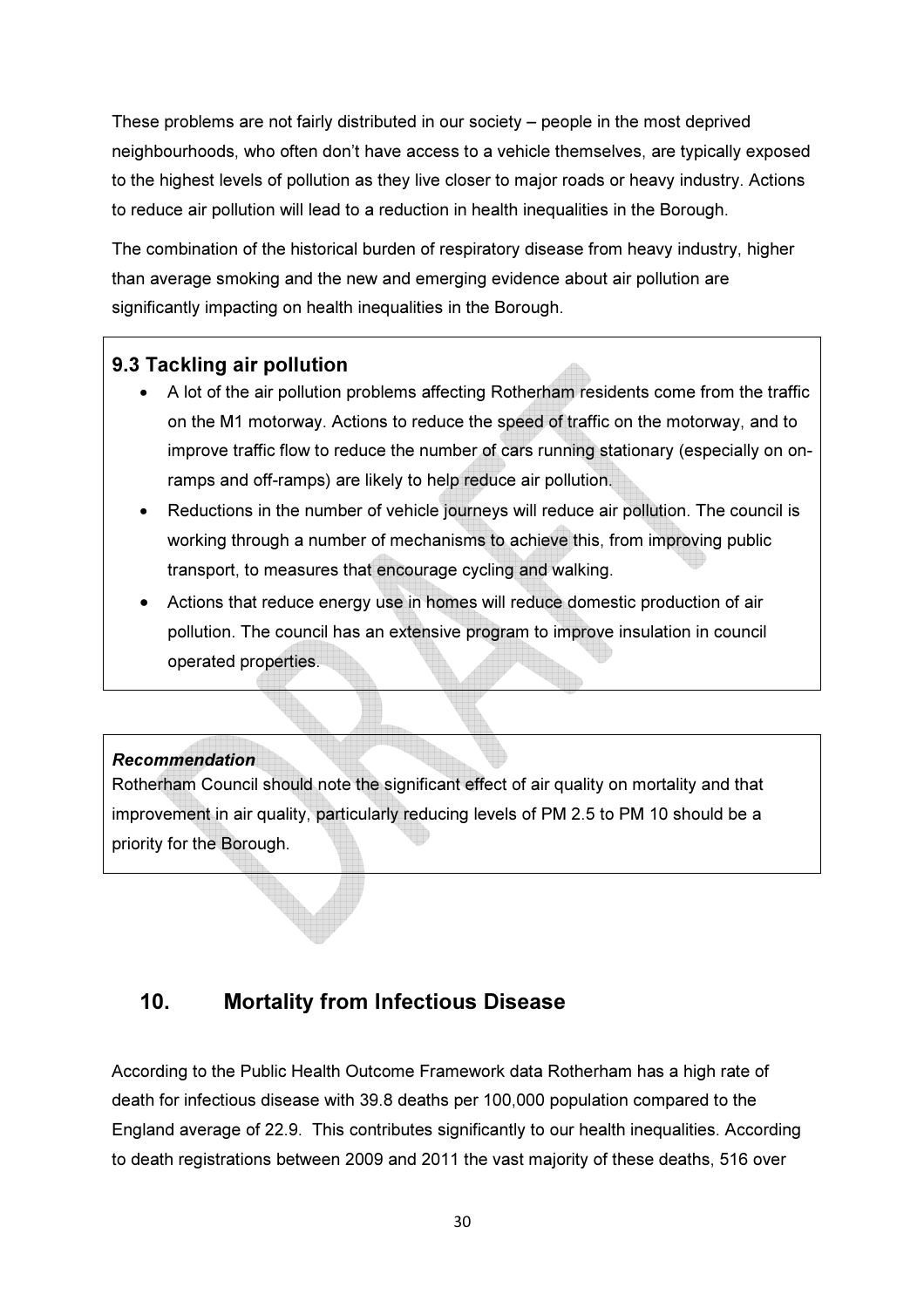the three years, were for pneumonia and influenza and it is these deaths that account for Rotherham's communicable disease death rate being significantly higher than England's.

Pneumonia and influenza deaths are included within the respiratory category in Table 1, contributing to 14% of the inequality in mortality.

Pneumonia deaths are heavily weighted to the elderly and those with pre-existing lung or other chronic disease. Rotherham has a higher percentage of pneumonia deaths within the over-65 age group than England. The over-85 age group has the greatest percentage of pneumonia deaths, but the rate in Rotherham is lower than that in England (over 50% for Rotherham and over 60% for England).

## 10.1 Tackling pneumonia and communicable disease

Smoking is the major avoidable factor in lung damage predisposing to pneumonia. However influenza infections are also a significant and avoidable factor in causing pneumonias.

Influenza, or flu, is a respiratory illness associated with infection by influenza virus. Symptoms frequently include headache, fever, cough, sore throat, aching muscles and joints. Deaths from flu are usually caused by secondary bacterial infections causing pneumonia in those with conditions that make them more susceptible.

Death rates from flu are 0.4 per 100,000 population; these rise to between 10 and 20 per 100,000 for some at risk groups. Risk groups include those with chronic lung and heart conditions, asthma, neurological conditions and liver disease and the elderly. Improving vaccine uptake rates in risk groups will protect them from the complications of flu.

Apart from stopping smoking, influenza is therefore the most important modifiable risk factor for death from pneumonia/communicable disease.

Influenza immunisation has been recommended in the UK since the late 1960s, with the aim of directly protecting those in clinical risk groups who are at a higher risk of influenza associated morbidity and mortality. In 2000, the policy was extended to include all people aged 65 years or over. In 2010, pregnancy was added as a clinical risk category for routine influenza immunisation. In 2012, the Joint Committee on Vaccination and Immunisation (JCVI) recommended that the programme should be extended to all children aged two to 18 years. The phased introduction of this extension began in 2013 with the inclusion of children aged two and three years in the routine programme. From September the programme is being extended to all children aged 12-18 in schools. This is designed not only to protect children but to disrupt transmission of the virus to and reduce deaths within vulnerable risk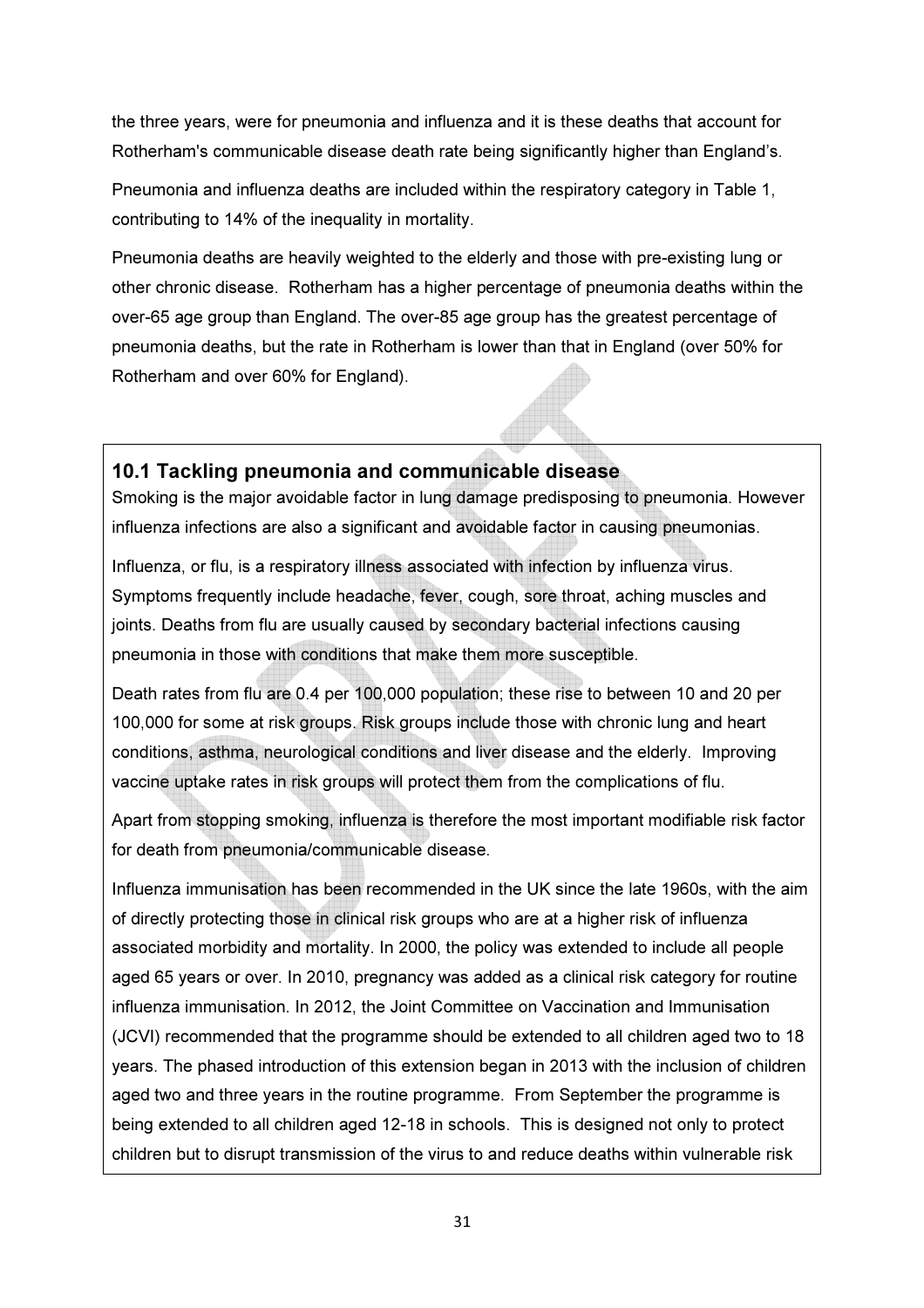groups.

Pneumococcal vaccines also protect against the most common types of pneumonia by reducing the number of cases that occur and also by reducing the severity of infection when it does occur. They are recommended for all those aged 65 and over.

It is also essential that we ensure high rates of vaccination and immunisation uptake for both this and the flu vaccine in those aged 65 years and over, as essential components of a safe and effective community health system which will contribute to the reduction in morbidity and mortality associated with pneumonia.

## 10.2 Antibiotic Resistance

People suffering life threatening bacterial infections (including pneumonias) need effective antibiotics.

Antibiotic resistance is not a new problem; in the past we have simply developed new antibiotics to replace ones to which bugs have become resistant. There has now been no new class of antibiotic discovered since 1987.

It is therefore vital that we look after the antibiotics that we do have. Many people, however, do not complete their course and this can lead to antibiotic resistance. Furthermore, doctors and nurses should only prescribe antibiotics when they are really needed and only use recommended antibiotics for specific conditions– not for ordinary coughs and colds. When a GP tells us that it's a virus and that antibiotics won't help, we all need to listen and not demand to be given antibiotics.

The Chief Medical Officer in her 2013 Annual Report highlighted the worldwide crisis in the development of antibiotic resistance.

#### Recommendations

- Rotherham Clinical Commissioning Group and NHS England should consider flu vaccination a priority for Rotherham. Achieving 90% uptake of flu vaccination in the extension of immunisation to all children under 18 this September should be a priority for the Health and Wellbeing Board.
- Rotherham Clinical Commissioning Group should implement the local actions outlined in the Chief Medical Officers 2013 Annual Report on Antimicrobial Resistance.